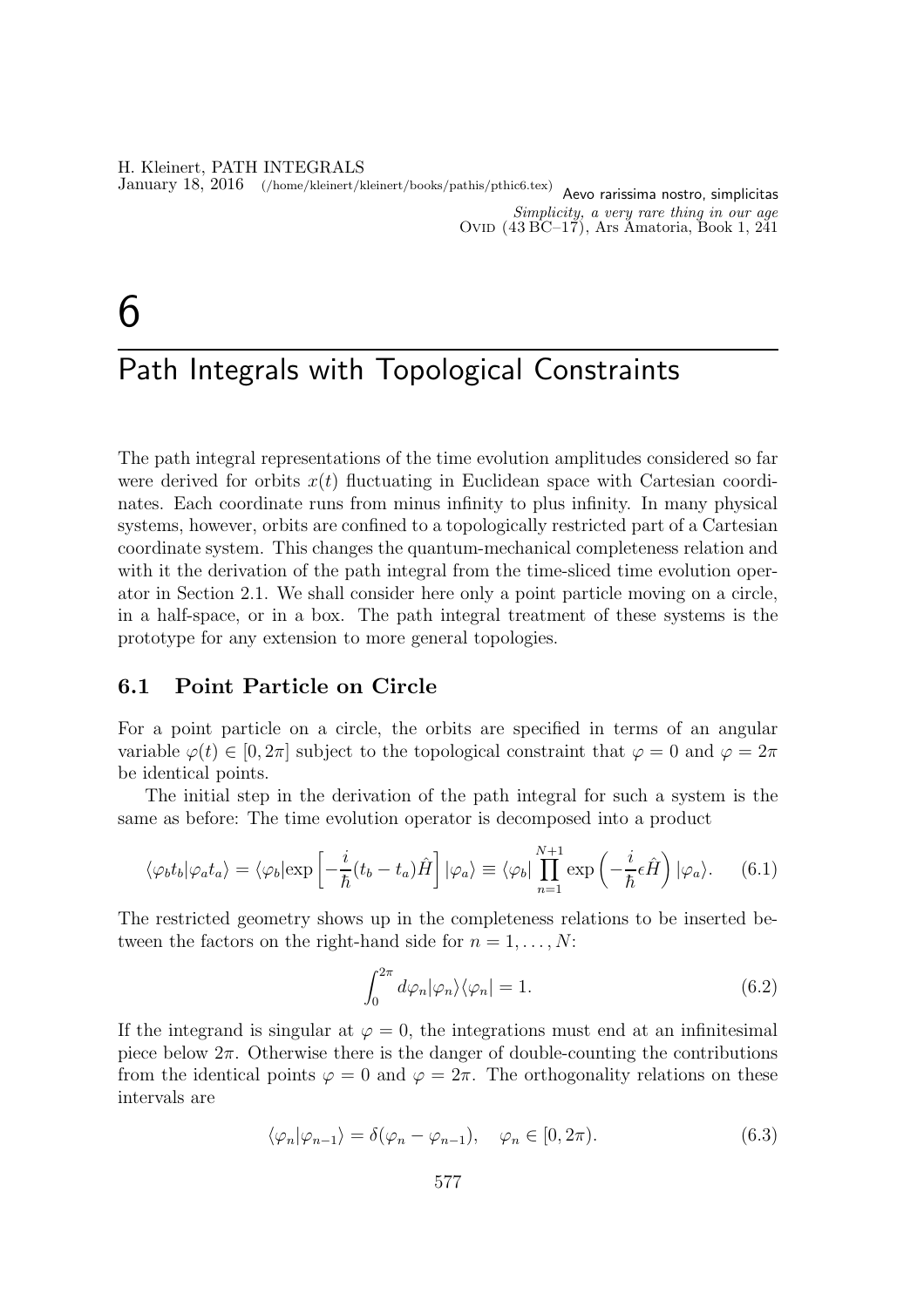The  $\delta$ -function can be expanded into a complete set of periodic functions on the circle:

$$
\delta\left(\varphi_n - \varphi_{n-1}\right) = \sum_{m_n = -\infty}^{\infty} \frac{1}{2\pi} \exp\left[i m_n(\varphi_n - \varphi_{n-1})\right].\tag{6.4}
$$

For a trivial system with no Hamiltonian, the scalar products (6.4) lead to the following representation of the transition amplitude:

$$
(\varphi_b t_b | \varphi_a t_a)_0 = \prod_{n=1}^N \left[ \int_0^{2\pi} d\varphi_n \right] \prod_{n=1}^{N+1} \left[ \sum_{m_n} \frac{1}{2\pi} \right] \exp\left[ i \sum_{n=1}^{N+1} m_n (\varphi_n - \varphi_{n-1}) \right]. \tag{6.5}
$$

We now introduce a Hamiltonian  $H(p, \varphi)$ . At each small time step, we calculate

$$
\begin{array}{rcl}\n(\varphi_n t_n | \varphi_{n-1} t_{n-1}) & = & \langle \varphi_n | \exp\left[-\frac{i}{\hbar} \epsilon \hat{H}(p, \varphi)\right] | \varphi_{n-1}\rangle \\
& = & \exp\left[-\frac{i}{\hbar} \epsilon \hat{H}(-i\hbar \partial_{\varphi_n}, \varphi_n)\right] \langle \varphi_n | \varphi_{n-1}\rangle.\n\end{array}
$$

Replacing the scalar products by their spectral representation (6.4), this becomes

$$
(\varphi_n t_n | \varphi_{n-1} t_{n-1}) = \langle \varphi_n | \exp\left[ -\frac{i}{\hbar} \epsilon \hat{H}(p, \varphi) \right] | \varphi_{n-1} \rangle
$$
  
= 
$$
\exp\left[ -\frac{i}{\hbar} \epsilon \hat{H}(-i\hbar \partial_{\varphi_n}, \varphi_n) \right] \sum_{m_n=-\infty}^{\infty} \frac{1}{2\pi} \exp[im_n(\varphi_n - \varphi_{n-1})].
$$
 (6.6)

By applying the operator in front of the sum to each term, we obtain

$$
(\varphi_n t_n | \varphi_{n-1} t_{n-1}) = \sum_{m_n = -\infty}^{\infty} \frac{1}{2\pi} \exp \left[ im_n(\varphi_n - \varphi_{n-1}) - \frac{i\epsilon}{\hbar} H(\hbar m_n, \varphi_n) \right].
$$
 (6.7)

The total amplitude can therefore be written as

$$
(\varphi_b t_b | \varphi_a t_a) \approx \prod_{n=1}^N \left[ \int_0^{2\pi} d\varphi_n \right] \prod_{n=1}^{N+1} \left[ \sum_{m_n=-\infty}^{\infty} \frac{1}{2\pi} \right] \times \exp \left\{ i \sum_{n=1}^{N+1} \left[ m_n (\varphi_n - \varphi_{n-1}) - \frac{1}{\hbar} \epsilon H(\hbar m_n, \varphi_n) \right] \right\}.
$$
 (6.8)

This is the desired generalization of the original path integral from Cartesian to cyclic coordinates. As a consequence of the indistinguishability of  $\varphi(t)$  and  $\varphi(t) + 2\pi n$ , the momentum integrations have turned into sums over integer numbers. The sums reflect the fact that the quantum-mechanical wave functions  $(1/\sqrt{2\pi}) \exp(ip_\varphi\varphi/\hbar)$ are single-valued.

The discrete momenta enter into (6.8) via a "momentum step sum" rather than a proper path integral. At first sight, such an expression looks somewhat hard to deal with in practical calculations. Fortunately, it can be turned into a more comfortable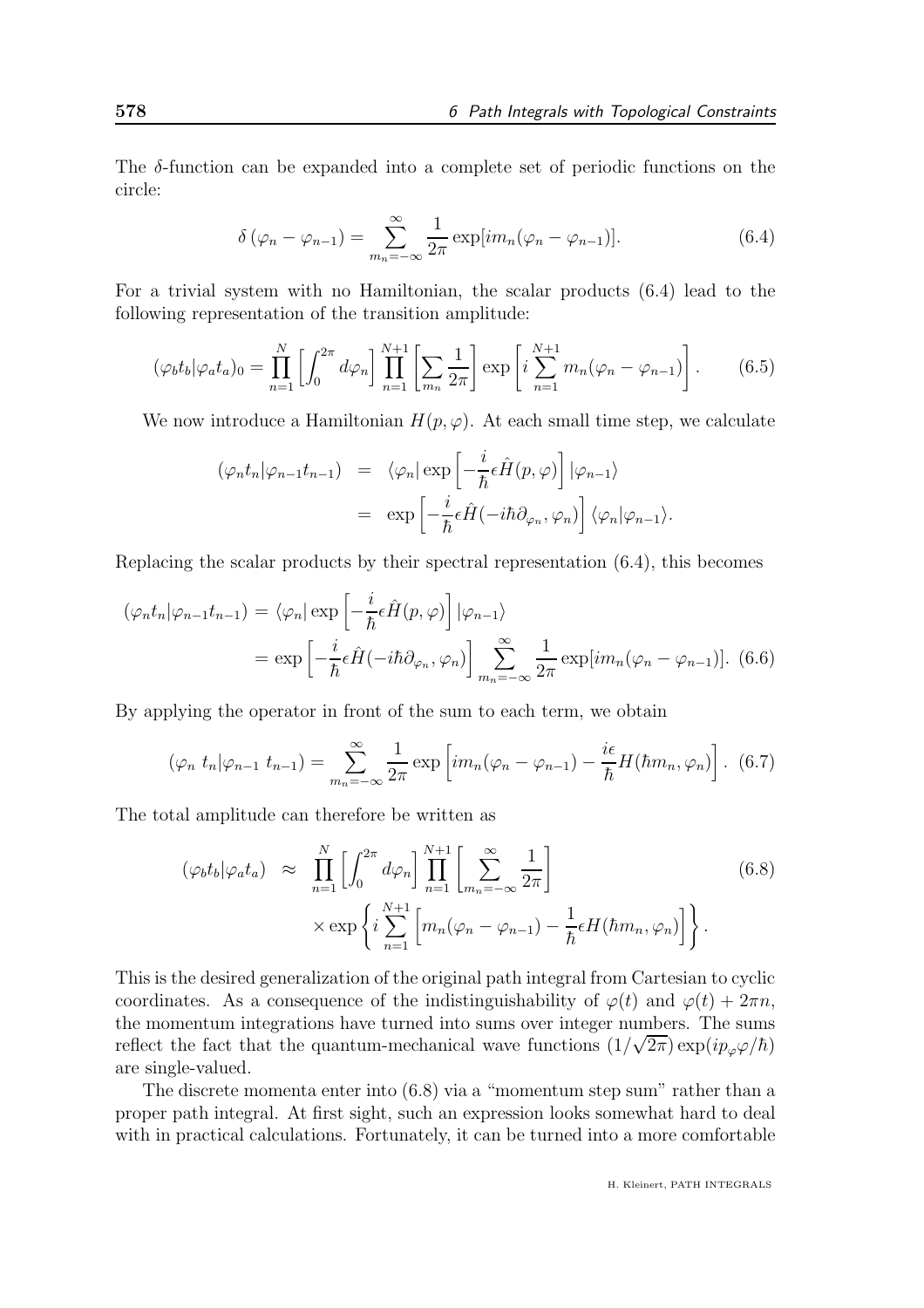equivalent form, involving a proper continuous path integral. This is possible at the expense of a single additional infinite sum which guarantees the cyclic invariance in the variable  $\varphi$ . To find the equivalent form, we recall Poisson's formula (1.197),

$$
\sum_{l=-\infty}^{\infty} e^{2\pi i k l} = \sum_{m=-\infty}^{\infty} \delta(k - m),
$$
\n(6.9)

to make the right-hand side of (6.4) a periodic sum of  $\delta$ -functions, so that (6.3) becomes

$$
\langle \varphi_n | \varphi_{n-1} \rangle = \sum_{l=-\infty}^{\infty} \delta(\varphi_n - \varphi_{n-1} + 2\pi l). \tag{6.10}
$$

A Fourier decomposition of the  $\delta$ -functions yields

$$
\langle \varphi_n | \varphi_{n-1} \rangle = \sum_{l=-\infty}^{\infty} \int_{-\infty}^{\infty} \frac{dk_n}{2\pi} \exp[i k_n(\varphi_n - \varphi_{n-1}) + 2\pi i k_n l]. \tag{6.11}
$$

Note that the right-hand side reduces to (6.4) when applying Poisson's summation formula (6.9) to the *l*-sum, which produces a sum of  $\delta$ -functions for the integer values of  $k_n = m_n = 0, \pm 1, \pm 2, \ldots$ . Using this expansion rather than (6.4), the amplitude (6.5) with no Hamiltonian takes the form

$$
(\varphi_b t_b | \varphi_a t_a)_0 = \prod_{n=1}^N \left[ \int_0^{2\pi} d\varphi_n \right] \prod_{n=1}^{N+1} \left[ \int_{-\infty}^{\infty} \frac{dk_n}{2\pi} \sum_{l_n=-\infty}^{\infty} \right] e^{i \sum_{n=1}^{N+1} \left[ k_n (\varphi_n - \varphi_{n-1}) + 2\pi k_n l_n \right]} .
$$
 (6.12)

In this expression, we observe that the sums over  $l_n$  can be absorbed into the variables  $\varphi_n$  by extending their range of integration from  $[0, 2\pi)$  to  $(-\infty, \infty)$ . Only in the last sum  $\sum_{l_{N+1}}$ , this is impossible, and we arrive at

$$
(\varphi_b t_b | \varphi_a t_a)_0 = \sum_{l=-\infty}^{\infty} \prod_{n=1}^N \left[ \int_{-\infty}^{\infty} d\varphi_n \right] \prod_{n=1}^{N+1} \left[ \int_{-\infty}^{\infty} \frac{dk_n}{2\pi} \right] e^{i \sum_{n=1}^{N+1} k_n (\varphi_n - \varphi_{n-1} + 2\pi l \delta_{n,N+1})} . (6.13)
$$

The right-hand side looks just like an  $\hat{H} \equiv 0$  -amplitude of an ordinary particle which would read

$$
(\varphi_b t_b | \varphi_a t_a)_{0,\text{noncyclic}} = \prod_{n=1}^N \left[ \int_{-\infty}^{\infty} d\varphi_n \right] \prod_{n=1}^{N+1} \left[ \int_{-\infty}^{\infty} \frac{dk_n}{2\pi} \right] e^{i \sum_{n=1}^{N+1} k_n (\varphi_n - \varphi_{n-1})} . \tag{6.14}
$$

The amplitude (6.13) differs from this by the sum over paths running over all periodic repetitions of the final point  $\varphi_b + 2\pi n, t_b$ . The amplitude (6.13) may therefore be written as a sum over all periodically repeated final points of the amplitude (6.14):

$$
(\varphi_b t_b | \varphi_a t_a)_0 = \sum_{l=-\infty}^{\infty} (\varphi_b + 2\pi l, t_b | \varphi_a t_a)_{0,\text{noncyclic}}.
$$
\n(6.15)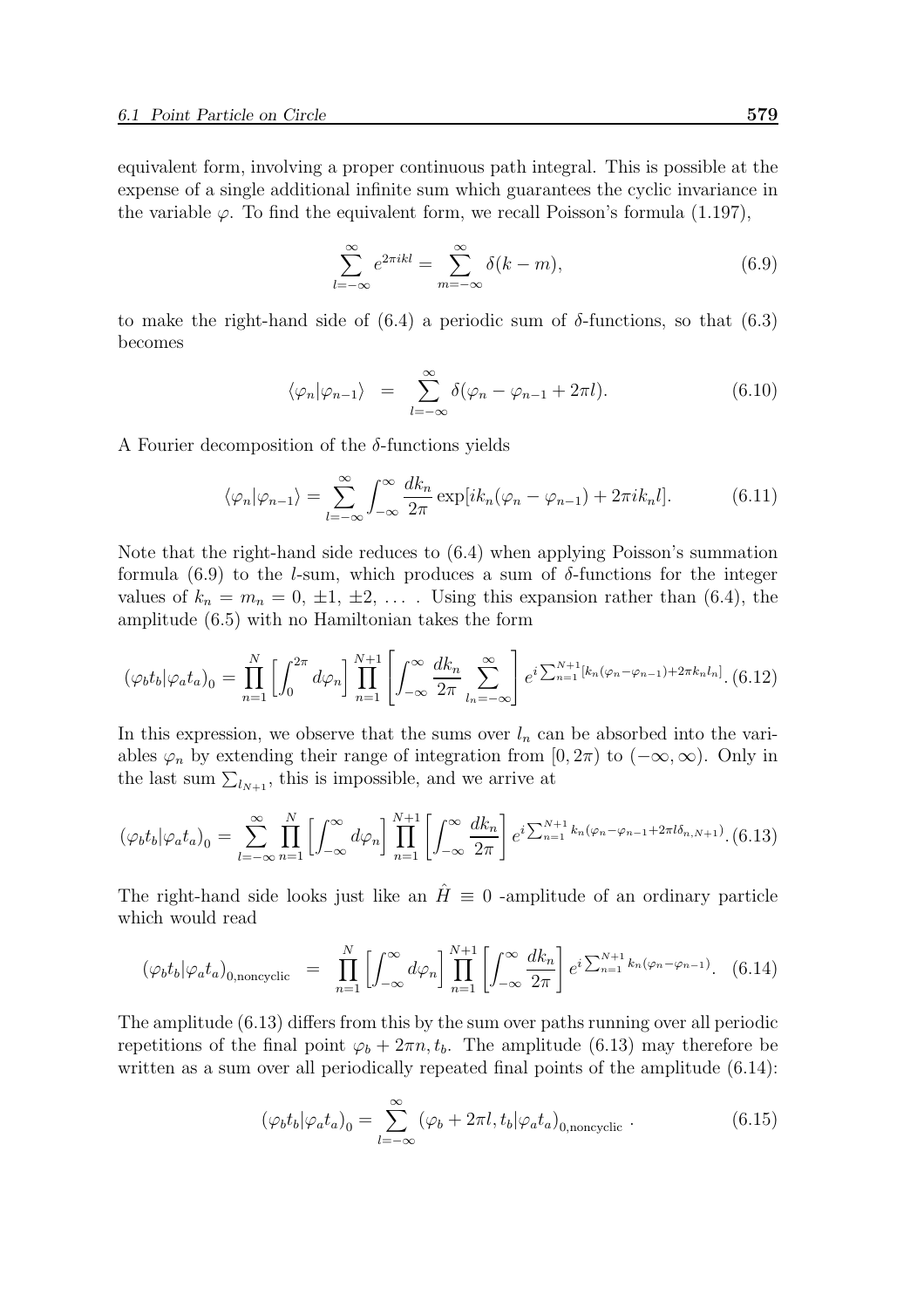In each term on the right-hand side, the Hamiltonian can be inserted as usual, and we arrive at the time-sliced formula

$$
(\varphi_b t_b | \varphi_a t_a) \approx \sum_{l=-\infty}^{\infty} \prod_{n=1}^{N} \left[ \int_{-\infty}^{\infty} d\varphi_n \right] \prod_{n=1}^{N+1} \left[ \int_{-\infty}^{\infty} \frac{dp_n}{2\pi\hbar} \right]
$$

$$
\times \exp \left\{ \frac{i}{\hbar} \sum_{n=1}^{N+1} \left[ p_n (\varphi_n - \varphi_{n-1} + 2\pi l \delta_{n,N+1}) - \epsilon H(p_n, \varphi_n) \right] \right\}.
$$
(6.16)

In the continuum limit, this tends to the path integral

$$
(\varphi_b t_b | \varphi_a t_a) \xrightarrow{\epsilon \to 0} \sum_{l=-\infty}^{\infty} \int_{\varphi_a \sim \varphi_b + 2\pi l} \mathcal{D}\varphi(t) \int \frac{\mathcal{D}p(t)}{2\pi\hbar} \exp\left\{ \frac{i}{\hbar} \int_{t_a}^{t_b} dt [p\dot{\varphi} - H(p,\varphi)] \right\} .
$$
 (6.17)

The way in which this path integral has replaced the sum over all paths on the circle  $\varphi \in [0, 2\pi)$  by the sum over all paths with the same action on the entire  $\varphi$ -axis is illustrated in Fig. 6.1.

As an example, consider a free particle moving on a circle with a Hamiltonian

$$
H(p,\varphi) = \frac{p^2}{2M}.\tag{6.18}
$$

The ordinary noncyclic path integral is

$$
(\varphi_b t_b | \varphi_a t_a)_{\text{noncyclic}} = \frac{1}{\sqrt{2\pi\hbar i (t_b - t_a)/M}} \exp\left[\frac{i}{\hbar} \frac{M}{2} \frac{(\varphi_b - \varphi_a)^2}{t_b - t_a}\right].
$$
 (6.19)

Using Eq. (6.15), the cyclic amplitude is given by the periodic Gaussian

$$
(\varphi_b t_b | \varphi_a t_a) = \frac{1}{\sqrt{2\pi\hbar i (t_b - t_a)/M}} \sum_{l=-\infty}^{\infty} \exp\left[\frac{i}{\hbar} \frac{M}{2} \frac{(\varphi_b - \varphi_a + 2\pi l)^2}{t_b - t_a}\right].
$$
 (6.20)

The same amplitude could, of course, have been obtained by a direct quantummechanical calculation based on the wave functions

$$
\psi_m(\varphi) = \frac{1}{\sqrt{2\pi}} e^{im\varphi} \tag{6.21}
$$

and the energy eigenvalues

$$
H = \frac{\hbar^2}{2M}m^2.
$$
\n
$$
(6.22)
$$

Within operator quantum mechanics, we find

$$
(\varphi_b t_b | \varphi_a t_a) = \langle \varphi_b | \exp\left[ -\frac{i}{\hbar} (t_b - t_a) \hat{H} \right] | \varphi_a \rangle
$$
  
= 
$$
\sum_{m=-\infty}^{\infty} \psi_m(\varphi_b) \psi_m^*(\varphi_a) \exp\left[ -\frac{i}{\hbar} \frac{\hbar^2 m^2}{2M} (t_b - t_a) \right]
$$
  
= 
$$
\sum_{m=-\infty}^{\infty} \frac{1}{2\pi} \exp\left[ im(\varphi_b - \varphi_a) - i \frac{\hbar m^2}{2M} (t_b - t_a) \right].
$$
 (6.23)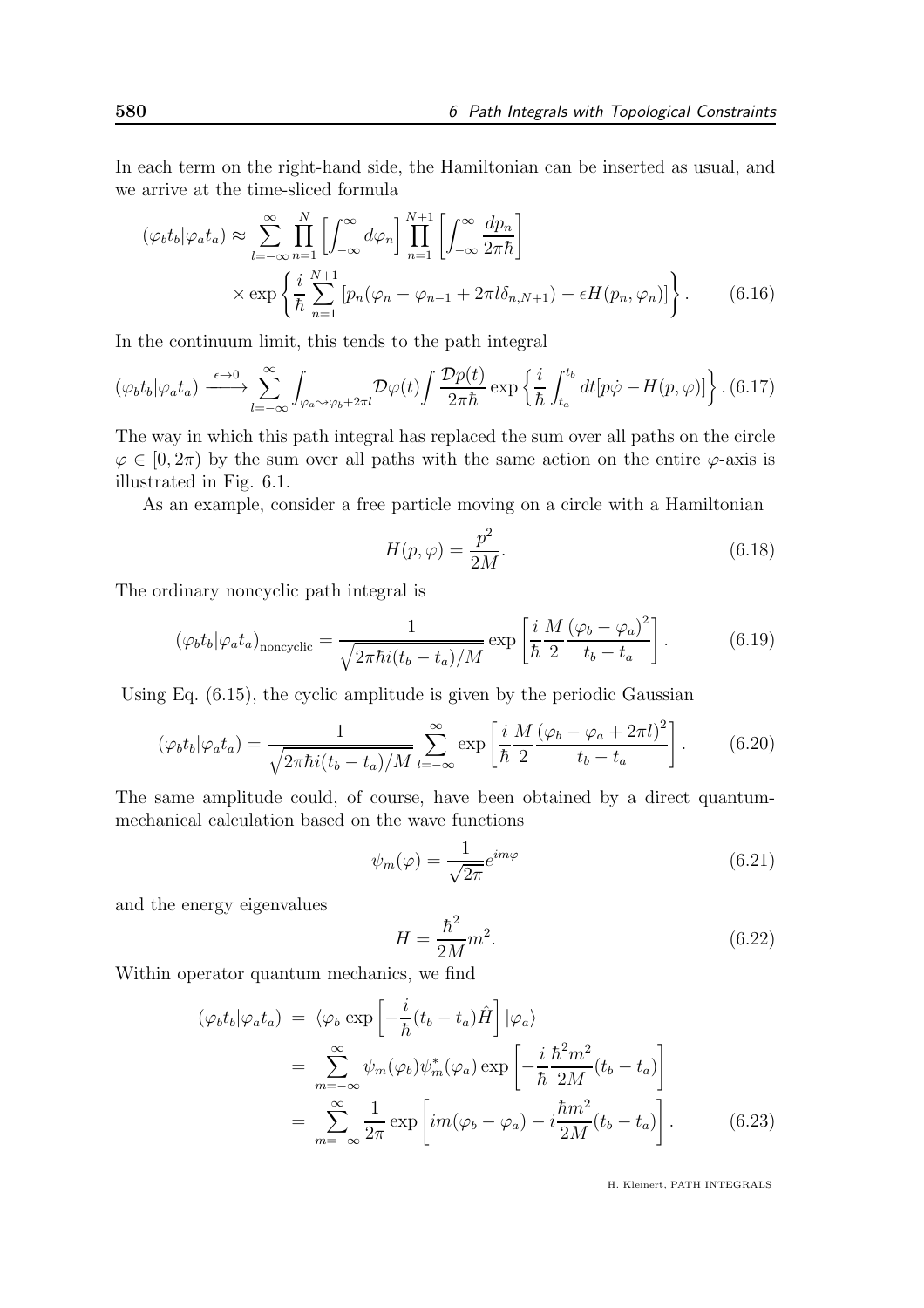

**Figure 6.1** Path with 3 jumps from  $2\pi$  to 0 at  $t_{j_1}, t_{j_2}, t_{j_3}$ , and with one jump from 0 to  $2\pi$  at  $t_{\bar{j}_1}$ . It can be drawn as a smooth path in the *extended zone scheme*, arriving at  $\varphi^{(n,\bar{n})} = \varphi_b + (n-\bar{n})2\pi$ , where n and  $\bar{n}$  count the number of jumps of the first and the second type, respectively.

If the sum over  $m$  is converted into an integral over  $p$  and a dual  $l$ -sum via Poisson's formula (6.9), this coincides with the previous result:

$$
(\varphi_b t_b | \varphi_a t_a) = \sum_{l=-\infty}^{\infty} \int_{-\infty}^{\infty} \frac{dp}{2\pi \hbar} \exp\left\{ \frac{i}{\hbar} \left[ p(\varphi_b - \varphi_a + 2\pi l) - \frac{p^2}{2M} (t_b - t_a) \right] \right\}
$$

$$
= \frac{1}{\sqrt{2\pi \hbar i (t_b - t_a)/M}} \sum_{l=-\infty}^{\infty} \exp\left[ \frac{i}{\hbar} \frac{M}{2} \frac{(\varphi_b - \varphi_a + 2\pi l)^2}{t_b - t_a} \right]. \tag{6.24}
$$

# 6.2 Infinite Wall

In the case of an infinite wall, only a half-space, say  $x = r > 0$ , is accessible to the particle, and the completeness relation reads

$$
\int_0^\infty dr |r\rangle\langle r| = 1. \tag{6.25}
$$

For singular integrands, the origin has to be omitted from the integration. The orthogonality relation is

$$
\langle r|r'\rangle = \delta(r - r'); \qquad r, r' > 0. \tag{6.26}
$$

Given a free particle moving in such a geometry, we want to calculate

$$
(r_b t_b | r_a t_a) = \langle r_b | \prod_{n=1}^{N+1} \exp\left(-\frac{i}{\hbar} \hat{H} \epsilon\right) | r_a \rangle.
$$
 (6.27)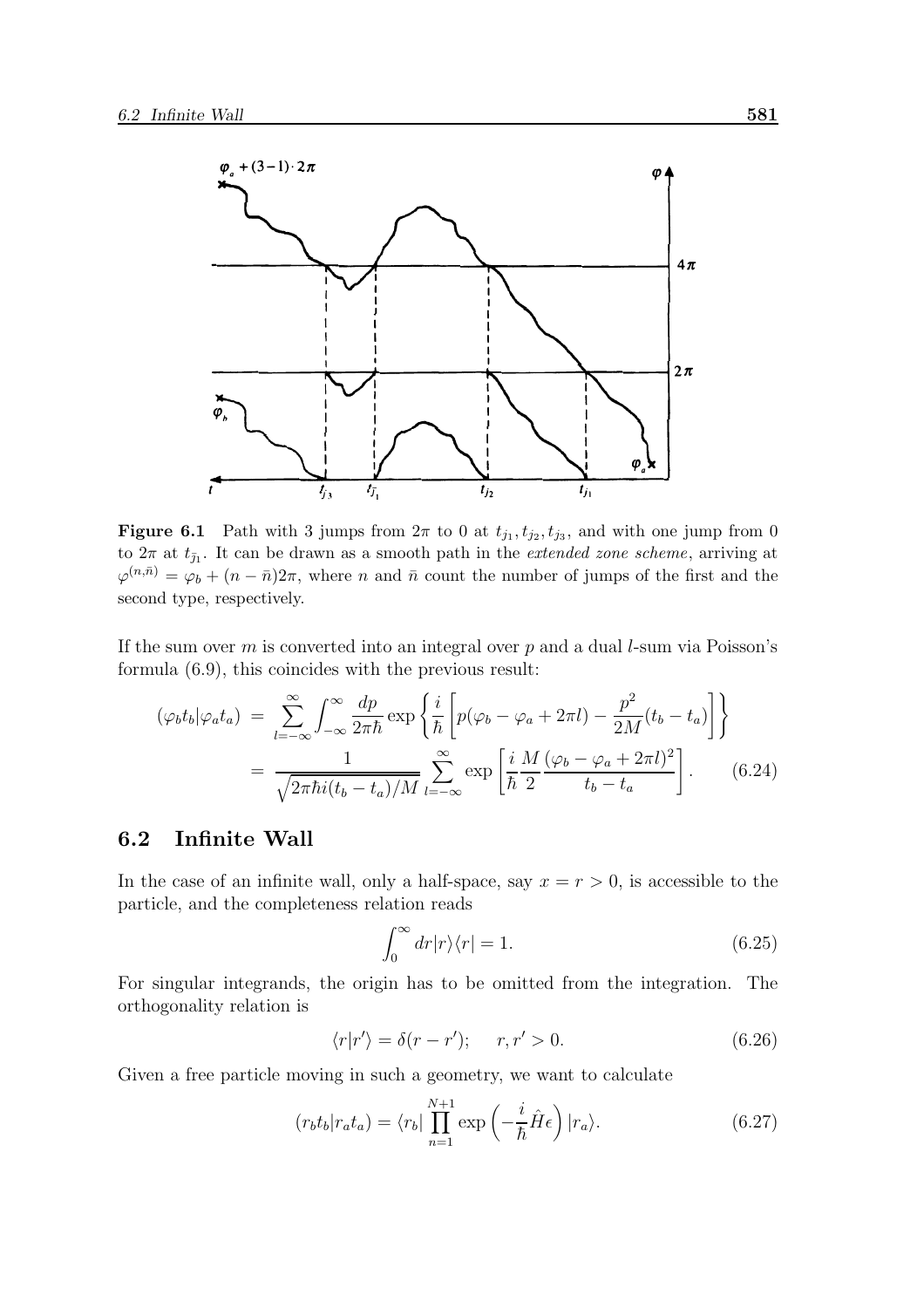As usual, we insert N completeness relations between the  $N+1$  factors. In the case of a vanishing Hamiltonian, the amplitude (6.27) becomes

$$
(r_b t_b | r_a t_a)_0 = \prod_{n=1}^N \left[ \int_0^\infty dr_n \right] \prod_{n=1}^{N+1} \langle r_n | r_{n-1} \rangle = \langle r_b | r_a \rangle. \tag{6.28}
$$

For each scalar product  $\langle r_n | r_{n-1} \rangle = \delta(r_n - r_{n-1})$ , we substitute its spectral representation appropriate to the infinite-wall boundary at  $r = 0$ . It consists of a superposition of the free-particle wave functions vanishing at  $r = 0$ :

$$
\langle r|r'\rangle = 2\int_0^\infty \frac{dk}{\pi} \sin kr \sin kr'
$$
\n
$$
= \int_{-\infty}^\infty \frac{dk}{2\pi} \left[ \exp ik(r - r') - \exp ik(r + r') \right] = \delta(r - r') - \delta(r + r').
$$
\n(6.29)

This Fourier representation does a bit more than what we need. In addition to the  $\delta$ -function at  $r = r'$ , there is also a  $\delta$ -function at the unphysical reflected point  $r = -r'$ . The reflected point plays a similar role as the periodically repeated points in the representation (6.11). For the same reason as before, we retain the reflected points in the formula as though  $r'$  were permitted to become zero or negative. Thus we rewrite the Fourier representation (6.29) as

$$
\langle r|r'\rangle = \sum_{x=\pm r} \int_{-\infty}^{\infty} \frac{dp}{2\pi\hbar} \exp\left[\frac{i}{\hbar}p(x-x') + i\pi(\sigma(x) - \sigma(x'))\right]_{x'=r'},\tag{6.30}
$$

where

$$
\sigma(x) \equiv \Theta(-x) \tag{6.31}
$$

with the Heaviside function  $\Theta(x)$  of Eq. (1.313). For symmetry reasons, it is convenient to liberate both the initial and final positions  $r$  and  $r'$  from their physical half-space and to introduce the localized states  $|x\rangle$  whose scalar product exists on the entire  $x$ -axis:

$$
\langle x|x'\rangle = \sum_{x''=\pm x} \int_{-\infty}^{\infty} \frac{dp}{2\pi\hbar} \exp\left[\frac{i}{\hbar}p(x''-x') + i\pi(\sigma(x'')-\sigma(x'))\right]
$$
  
=  $\delta(x-x') - \delta(x+x').$  (6.32)

With these states, we write

$$
\langle r|r'\rangle = \langle x|x'\rangle|_{x=r,x'=r'}.\tag{6.33}
$$

We now take the trivial transition amplitude with zero Hamiltonian

$$
(r_b t_b | r_a t_a)_0 = \delta(r_b - r_a),\tag{6.34}
$$

extend it with no harm by the reflected  $\delta$ -function

$$
(r_b t_b | r_a t_a)_0 = \delta(r_b - r_a) - \delta(r_b + r_a), \tag{6.35}
$$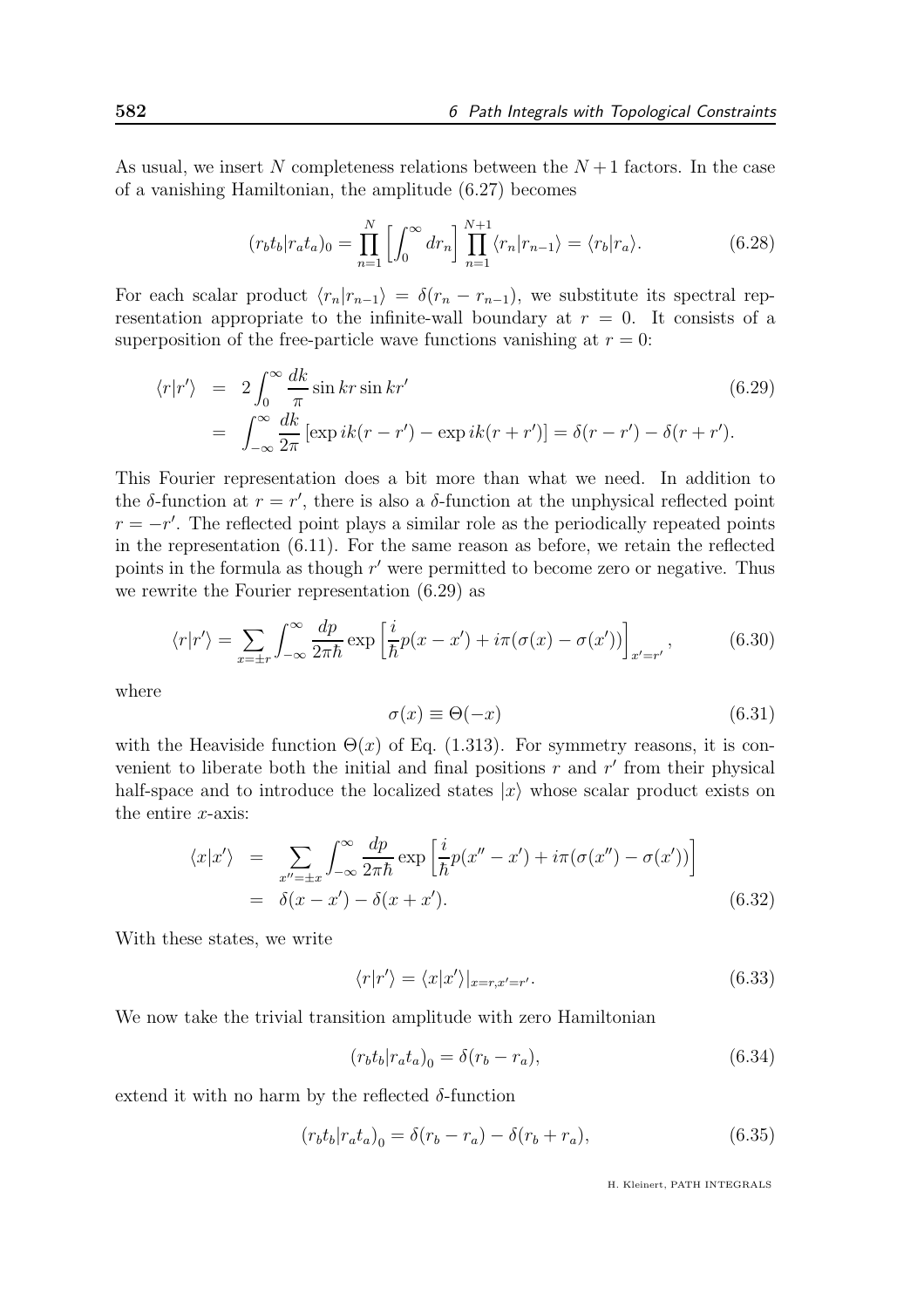and factorize it into many time slices:

$$
(r_b t_b | r_a t_a)_0 = \prod_{n=1}^{N} \left[ \int_0^{\infty} dr_n \right] \prod_{n=1}^{N+1} \left[ \sum_{x_n = \pm r_n} (x_n \epsilon | x_{n-1} 0)_0 \right]
$$
(6.36)

 $(r_b = r_{N+1}, r_a = r_0)$ , where the trivial amplitude of a single slice is

$$
(x_n \epsilon | x_{n-1} 0)_0 = \langle x_n | x_{n-1} \rangle, \qquad x \in (-\infty, \infty).
$$
 (6.37)

With the help of (6.32), this can be written as

$$
(r_b t_b | r_a t_a)_0 = \prod_{n=1}^N \left[ \int_0^\infty dr_n \right] \prod_{n=1}^{N+1} \left[ \sum_{x_n = \pm r_n} \int_{-\infty}^\infty \frac{dp_n}{2\pi \hbar} \right] \times \exp \left\{ \sum_{n=1}^{N+1} \left[ \frac{i}{\hbar} p(x_n - x_{n-1}) + i\pi (\sigma(x_n) - \sigma(x_{n-1})) \right] \right\}.
$$
 (6.38)

The sum over the reflected points  $x_n = \pm r_n$  is now combined, at each n, with the integral  $\int_0^\infty dr_n$  to form an integral over the entire x-axis, including the unphysical half-space  $x < 0$ . Only the last sum cannot be accommodated in this way, so that we obtain the path integral representation for the trivial amplitude

$$
(r_b t_b | r_a t_a)_0 = \sum_{x_b = \pm r_b} \prod_{n=1}^N \left[ \int_{-\infty}^{\infty} dx_n \right] \prod_{n=1}^{N+1} \left[ \int_{-\infty}^{\infty} \frac{dp_n}{2\pi \hbar} \right] \times \exp \left\{ \sum_{n=1}^{N+1} \left[ \frac{i}{\hbar} p(x_n - x_{n-1}) + i\pi (\sigma(x_n) - \sigma(x_{n-1})) \right] \right\}.
$$
 (6.39)

The measure of this path integral is now of the conventional type, integrating over all paths which fluctuate through the entire space. The only special feature is the final symmetrization in  $x_b = \pm r_b$ .

It is instructive to see in which way the final symmetrization together with the phase factor  $\exp[i\pi\sigma(x)] = \pm 1$  eliminates all the wrong paths in the extended space, i.e., those which cross the origin into the unphysical subspace. This is illustrated in Fig. 6.2. Note that having assumed  $x_a = r_a > 0$ , the initial phase  $\sigma(x_a)$  can be omitted. We have kept it merely for symmetry reasons.

In the continuum limit, the exponent corresponds to an action

$$
\mathcal{A}_0^{\sigma}[p,x] = \int_{t_a}^{t_b} dt[p\dot{x} + \hbar \pi \partial_t \sigma(x)] \equiv \mathcal{A}_0[p,x] + \mathcal{A}_{\text{topol}}^{\sigma}.
$$
 (6.40)

The first term is the usual canonical expression in the absence of a Hamiltonian. The second term is new. It is a pure boundary term:

$$
\mathcal{A}_{\text{topol}}^{\sigma}[x] = \hbar \pi(\sigma(x_b) - \sigma(x_a)),\tag{6.41}
$$

which keeps track of the topology of the half space  $x > 0$  embedded in the full space  $x \in (-\infty, \infty)$ . This is why the action carries the subscript "topol".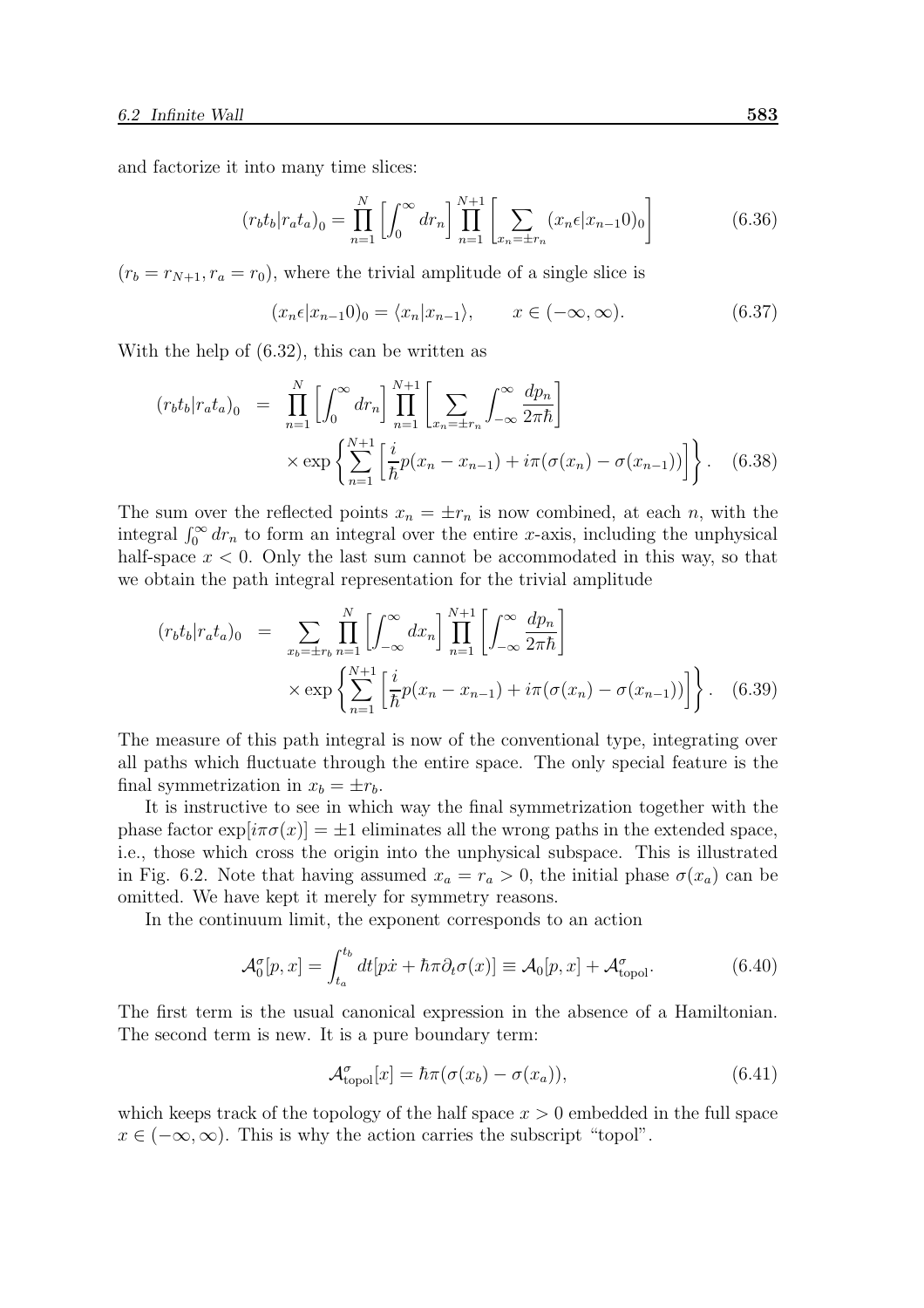

Figure 6.2 Illustration of path counting near reflecting wall. Each path touching the wall once is canceled by a corresponding path of equal action crossing the wall once into the unphysical regime (the path is mirror-reflected after the crossing). The phase factor  $\exp[i\pi\sigma(x_b)]$  provides for the opposite sign in the path integral. Only paths not touching the wall at all cannot be canceled in the path integral.

The topological action (6.41) can be written formally as a local coupling of the velocity at the origin:

$$
\mathcal{A}_{\text{topol}}^{\sigma}[x] = -\pi \hbar \int_{t_a}^{t_b} dt \dot{x}(t) \delta(x(t)). \tag{6.42}
$$

This follows directly from

$$
\sigma(x_b) - \sigma(x_a) = \int_{x_a}^{x_b} dx \sigma'(x) = \int_{x_a}^{x_b} dx \Theta'(-x) = -\int_{x_a}^{x_b} dx \delta(x).
$$
 (6.43)

Consider now a free point particle in the right half-space with the usual Hamiltonian

$$
H = \frac{p^2}{2M}.\tag{6.44}
$$

The action reads

$$
\mathcal{A}[p,x] = \int_{t_a}^{t_b} dt[p\dot{x} - p^2/2M - \hbar\pi\dot{x}(t)\delta(x(t))],
$$
\n(6.45)

and the time-sliced path integral looks like (6.39), except for additional energy terms  $-p_n^2/2M$  in the action. Since the new topological term is a pure boundary term, all the extended integrals in (6.39) can be evaluated right away in the same way as for a free particle in the absence of an infinite wall. The result is

$$
(r_b t_b | r_a t_a) = \sum_{x_b = \pm r_b} \frac{1}{\sqrt{2\pi \hbar i (t_b - t_a)/M}}
$$
  
 
$$
\times \exp\left[\frac{i}{\hbar} \frac{M}{2} \frac{(x_b - x_a)^2}{t_b - t_a} + i\pi (\sigma(x_b) - \sigma(x_a))\right]
$$
  
 
$$
= \frac{1}{\sqrt{2\pi \hbar i (t_b - t_a)/M}} \left\{ \exp\left[\frac{i}{\hbar} \frac{M}{2} \frac{(r_b - r_a)^2}{t_b - t_a}\right] - (r_b \to -r_b) \right\}
$$
(6.46)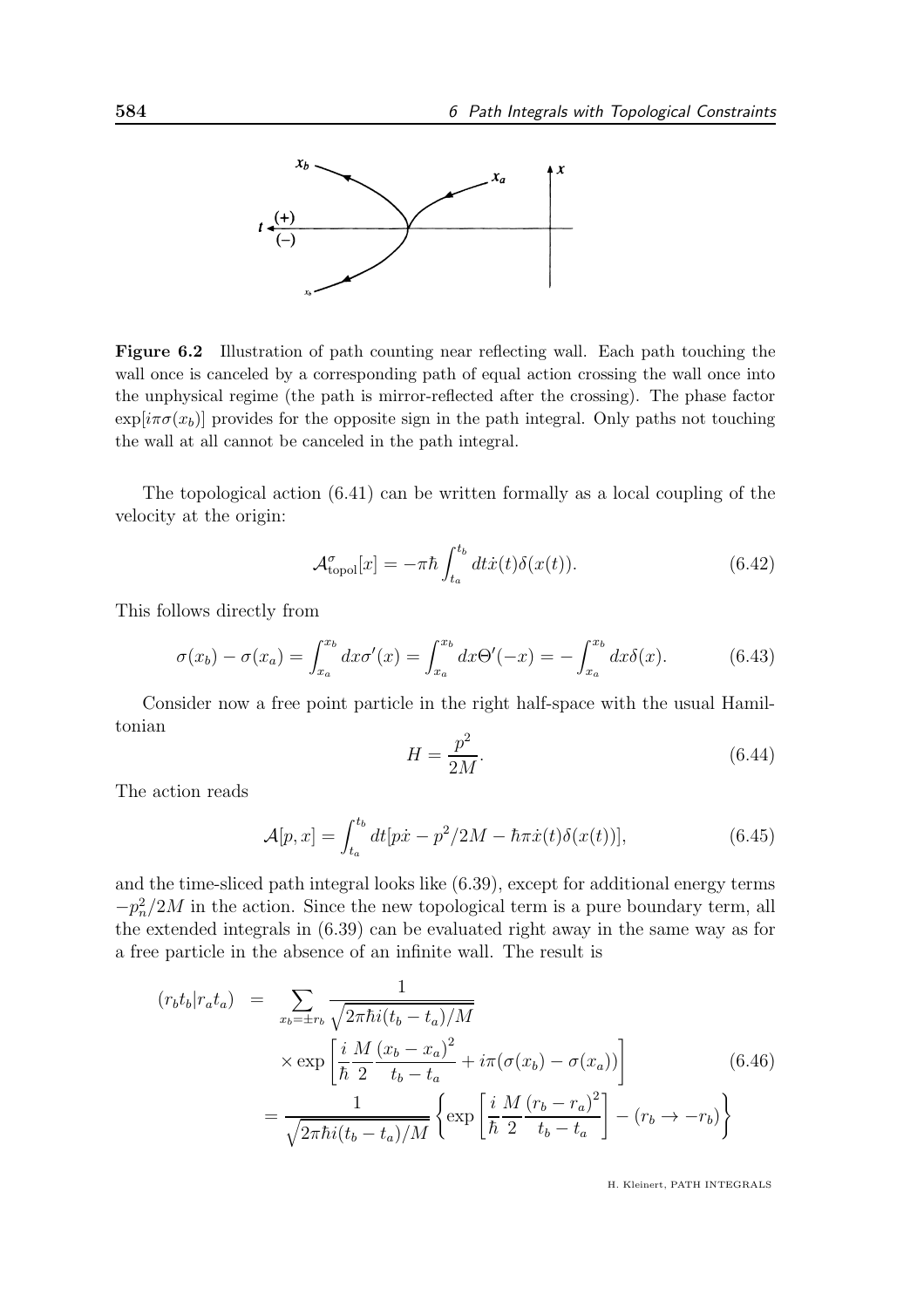with  $x_a = r_a$ .

This is indeed the correct result: Inserting the Fourier transform of the Gaussian (Fresnel) distribution we see that

$$
(r_b t_b | r_a t_a) = \int_{-\infty}^{\infty} \frac{dp}{2\pi \hbar} \left\{ \exp\left[\frac{i}{\hbar} p(r_b - r_a)\right] - (r_b \to -r_b) \right\} e^{-ip^2(t_b - t_a)/2M\hbar}
$$
  

$$
= 2 \int_{0}^{\infty} \frac{dp}{2\pi \hbar} \sin(pr_b/\hbar) \sin(pr_a/\hbar) \exp\left[-\frac{i}{\hbar} \frac{p^2}{2M}(t_b - t_a)\right], \qquad (6.47)
$$

which is the usual spectral representation of the time evolution amplitude.

Note that the first part of (6.46) may be written more symmetrically as

$$
(r_b t_b | r_a t_a) = \frac{1}{\sqrt{2\pi\hbar i (t_b - t_a)/M}} \frac{1}{2} \sum_{\substack{x_a = \pm r_a \\ x_b = \pm r_b}} \exp\left[\frac{i}{\hbar} \frac{M}{2} \frac{(x_b - x_a)^2}{t_b - t_a} + i\pi(\sigma(x_b) - \sigma(x_a))\right].
$$
\n(6.48)

In this form, the phase factors  $e^{i\pi\sigma(x)}$  are related to what may be considered as even and odd "spherical harmonics" in one dimension [more after (9.60)]

$$
Y_{e,o}(\hat{x}) = \frac{1}{\sqrt{2}}(\Theta(x) \pm \Theta(-x)),
$$

namely,

$$
Y_{e}(\hat{x}) = \frac{1}{\sqrt{2}}, \quad Y_{o}(\hat{x}) = \frac{1}{\sqrt{2}} e^{i\pi\sigma(x)}.
$$
\n(6.49)

The amplitude (6.48) is therefore simply the odd "partial wave" of the free-particle amplitude

$$
(r_b t_b | r_a t_a) = \sum_{\substack{\hat{x}_b, \hat{x}_a \\ |x_b| = r_b, |x_a| = r_a}} Y_o^*(\hat{x}_b) \langle x_b t_b | x_a t_a \rangle Y_o(\hat{x}_a), \tag{6.50}
$$

which is what we would also have obtained from Schrödinger quantum mechanics.

# 6.3 Point Particle in Box

If a point particle is confined between two infinitely high walls in the interval  $x \in$  $(0, d)$ , we speak of a *particle in a box*.<sup>1</sup> The box is a geometric constraint. Since the wave functions vanish at the walls, the scalar product between localized states is given by the quantum-mechanical orthogonality relation for  $r \in (0, d)$ :

$$
\langle r|r'\rangle = \frac{2}{d} \sum_{k_{\nu} > 0} \sin k_{\nu} r \sin k_{\nu} r', \qquad (6.51)
$$

where  $k_{\nu}$  runs over the discrete positive momenta

$$
k_{\nu} = \frac{\pi}{d} \nu, \quad \nu = 1, 2, 3, \dots \tag{6.52}
$$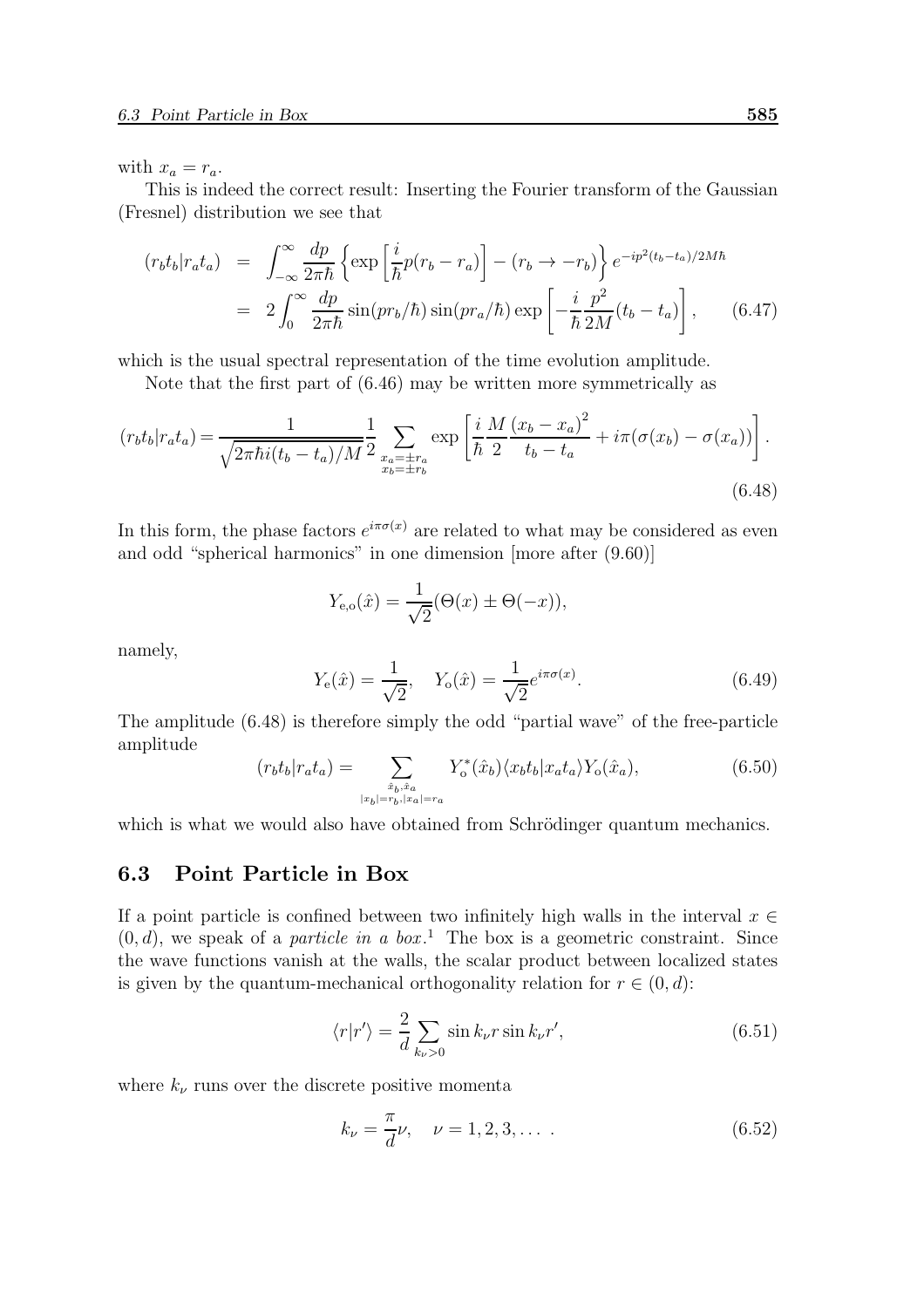We can write the restricted sum in (6.51) also as a sum over all momenta  $k_{\nu}$  with ref(6.51) lab(6.46)  $\nu = 0, \pm 1, \pm 2, \ldots$ 

$$
\langle r|r'\rangle = \frac{1}{2d} \sum_{k_{\nu}} \left[ e^{ik_{\nu}(r-r')} - e^{ik_{\nu}(r+r')} \right].
$$
 (6.53)  $\text{est}(6.51)$ 

With the help of the Poisson summation formula  $(6.9)$ , the right-hand side is converted into an integral and an auxiliary sum:

$$
\langle r|r'\rangle = \sum_{l=-\infty}^{\infty} \int_{-\infty}^{\infty} \frac{dk}{2\pi} \left[ e^{ik(r-r'+2dl)} - e^{ik(r+r'+2dl)} \right]. \tag{6.54}
$$

Using the potential  $\sigma(x)$  of (6.31), this can be re-expressed as

$$
\langle r|r'\rangle = \sum_{x=\pm r} \sum_{l=-\infty}^{\infty} \int_{-\infty}^{\infty} \frac{dk}{2\pi} e^{ik(x-x'+2dl)+i\pi(\sigma(x)-\sigma(x'))}.
$$
 (6.55)

The trivial path integral for the time evolution amplitude with a zero Hamiltonian is again obtained by combining a sequence of scalar products (6.51):

$$
(r_b t_b | r_a t_a)_0 = \prod_{n=1}^N \left[ \int_0^d dr_n \right] \langle r_n | r_{n-1} \rangle
$$
  
= 
$$
\prod_{n=1}^N \left[ \int_0^d dr_n \right] \prod_{n=1}^{N+1} \frac{2}{d} \sum_{k_{\nu}} \sin k_{\nu_n} r_n \sin k_{\nu_{n-1}} r_{n-1}.
$$
 (6.56)

The alternative spectral representation (6.55) allows us to extend the restricted integrals over  $x_n$  and sums over  $k_{\nu}$  to complete phase space integrals, and we may write

$$
(r_b t_b | r_a t_a)_0 = \sum_{x_b = \pm r_b} \sum_{l = -\infty}^{\infty} \prod_{n=1}^{N} \left[ \int_{-\infty}^{\infty} dx_n \right] \prod_{n=1}^{N+1} \left[ \int_{-\infty}^{\infty} \frac{dp_n}{2\pi \hbar} \right] \exp\left(\frac{i}{\hbar} \mathcal{A}_0^N\right), \qquad (6.57)
$$

with the time-sliced  $H \equiv 0$  -action:

$$
\mathcal{A}_0^N = \sum_{n=1}^{N+1} \left[ p_n(x_n - x_{n-1}) + \hbar \pi (\sigma(x_n) - \sigma(x_{n-1})) \right]. \tag{6.58}
$$

The final  $x_b$  is summed over all periodically repeated endpoints  $r_b + 2dl$  and their reflections  $-r_b + 2dl$ .

We now add dynamics to the above path integral by introducing some Hamiltonian  $H(p, x)$ , so that the action reads

$$
\mathcal{A} = \int_{t_a}^{t_b} dt[p\dot{x} - H(p, x) - \hbar\pi\dot{x}\delta(x)].
$$
\n(6.59)

The amplitude is written formally as the path integral

$$
(r_b t_b | r_a t_a) = \sum_{l=-\infty}^{\infty} \sum_{x_b = \pm r_b + 2dl} \int \mathcal{D}x \int \frac{\mathcal{D}p}{2\pi\hbar} \exp\left(\frac{i}{\hbar} \mathcal{A}\right).
$$
 (6.60)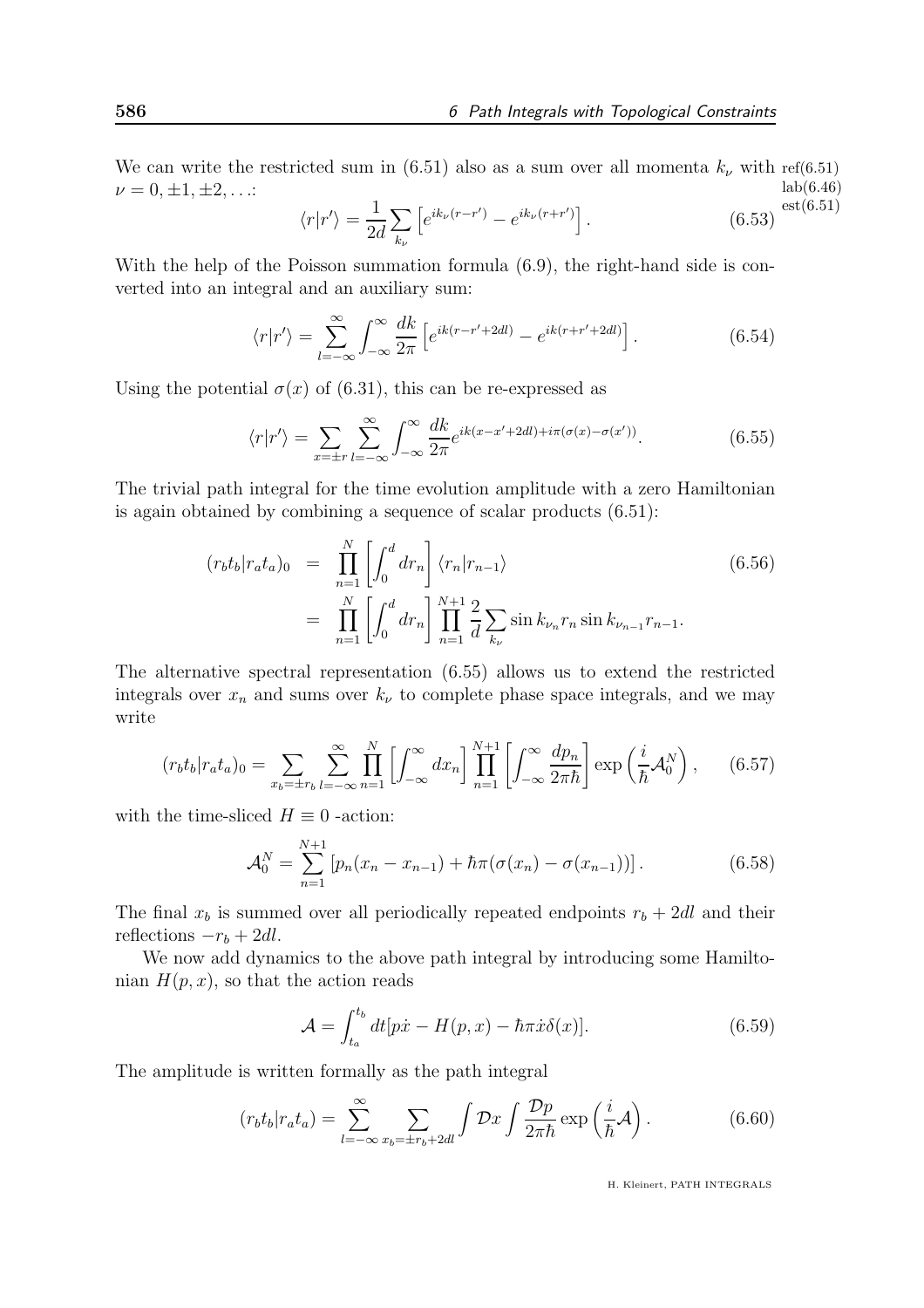

Figure 6.3 Illustration of path counting in a box. A path reflected once on the upper and once on the lower wall of the box is eliminated by a path with the same action running to  $x_b^{(1)}$  $\bar{u}_b^{(1)}$  and to  $\bar{x}_b^{(0)}$  $\bar{x}_b^{(0)}, \bar{x}_b^{(1)}$  $b^{(1)}$ . The latter receive a negative sign in the path integral from the phase factor exp[ $i\pi\sigma(x_b)$ ]. Only paths remaining completely within the walls have no partner for cancellation.



Figure 6.4 A particle in a box is topologically equivalent to a particle on a circle with an infinite wall at one point.

In the time-sliced version, the action is

$$
\mathcal{A}^N = \mathcal{A}_0^N - \epsilon \sum_{n=1}^{N+1} H(p_n, x_n). \tag{6.61}
$$

The way in which the sum over the final positions  $x_b = \pm r_b + 2dl$  together with the phase factor  $\exp[i\pi\sigma(x_b)]$  eliminates the unphysical paths is illustrated in Fig. 6.3. The mechanism is obviously a combination of the previous two. A particle in a box of length d behaves like a particle on a circle of circumference 2d with a periodic boundary condition, containing an infinite wall at one point. This is illustrated in Fig. 6.4. The periodicity in 2d selects the momenta

$$
k_{\nu} = (\pi/d)\nu, \quad \nu = 1, 2, 3, \dots,
$$

as it should.

<sup>&</sup>lt;sup>1</sup>See W. Janke and H. Kleinert, Lett. Nuovo Cimento  $25$ , 297 (1979) (http://www.physik.fu-berlin.de/~kleinert/64).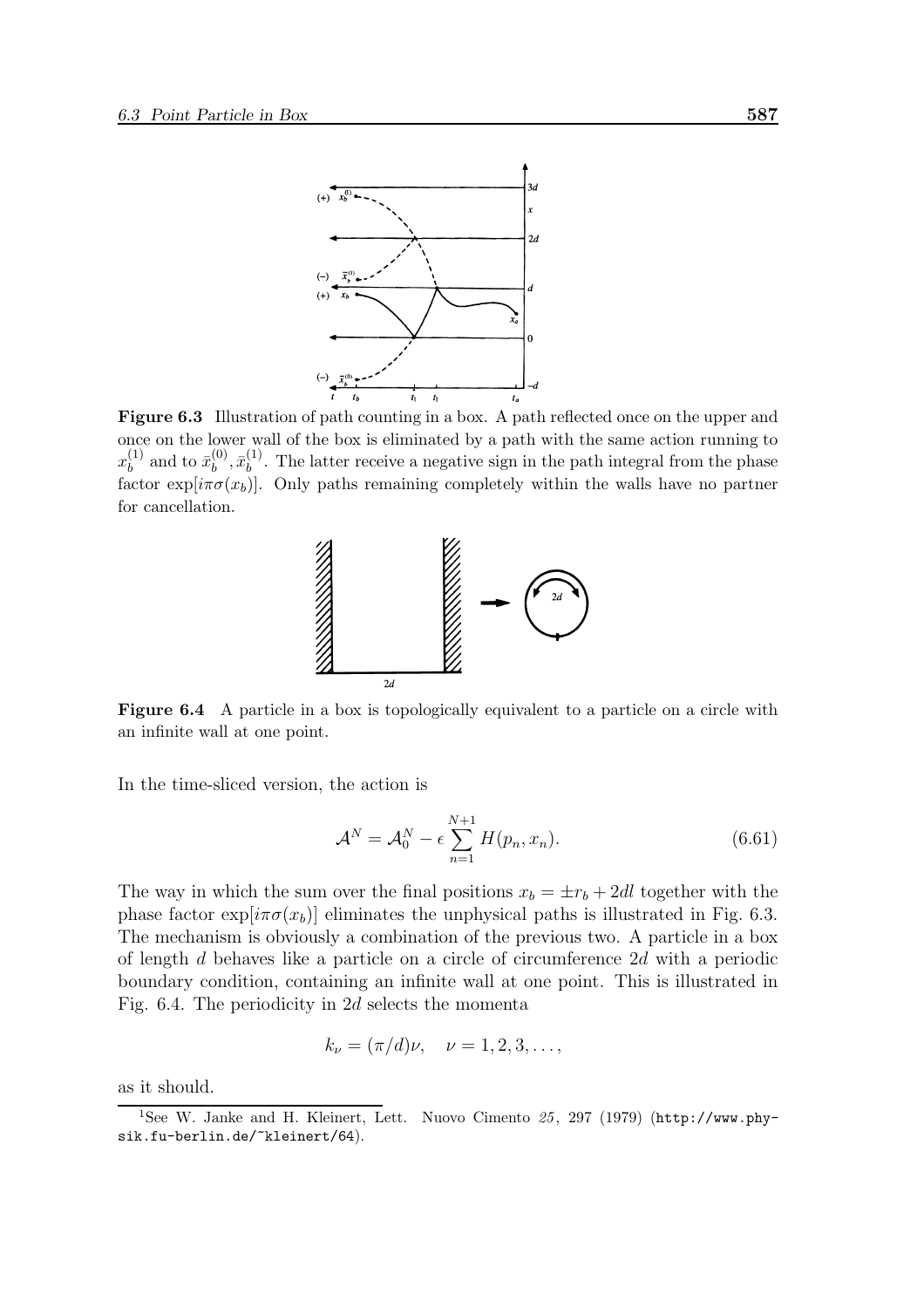For a free particle with  $H = p^2/2M$ , the integrations over  $x_n, p_n$  can be done as usual and we obtain the amplitude  $(x_a = r_a)$ 

$$
(r_b t_b | r_a t_a) = \sum_{l=-\infty}^{\infty} \sum_{x_b = \pm r_b + 2dl} \frac{1}{\sqrt{2\pi\hbar i (t_b - t_a)/M}} \left[ e^{\frac{i}{\hbar} \frac{M}{2} \frac{(x_b - x_a + 2dl)^2}{t_b - t_a}} - (x_b \to -x_b) \right].
$$
\n(6.62)

A Fourier transform and an application of Poisson's formula (6.9) shows that this is, of course, equal to the quantum-mechanical expression

$$
(r_b t_b | r_a t_a) = \langle r_b | \exp\left[ -\frac{i}{\hbar} (t_b - t_a) \hat{H} \right] | r_a \rangle
$$
  

$$
= \frac{2}{d} \sum_{\nu=1}^{\infty} \sin k_{\nu} r_b \sin k_{\nu} r_a \exp\left[ -i\hbar \frac{k_{\nu}^2}{2M} (t_b - t_a) \right].
$$
 (6.63)

In analogy with the discussion in Section 2.6, we identify in the exponentials the eigenvalues of the energy levels labeled by  $\nu - 1 = 0, 1, 2, \ldots$ :

$$
E^{(\nu-1)} = \frac{\hbar^2 k_{\nu}^2}{2M}, \qquad \nu = 1, 2, 3 \dots \tag{6.64}
$$

The factors in front determine the wave functions associated with these energies:

$$
\psi^{(\nu-1)}(x) = \frac{2}{d} \sin k_{\nu} x.
$$
\n(6.65)

# 6.4 Strong-Coupling Theory for Particle in Box

The strong-coupling theory developed in Chapter 5 open up the possibility of treating quantum-mechanical systems with hard-wall potentials via perturbation theory. After converting divergent weak-coupling expansions into convergent strongcoupling expansions, the strong-coupling limit of a function can be evaluated from its weak-coupling expansion with any desired accuracy. Due to the combination with the variational procedure, new classes of physical systems become accessible to perturbation theory. For instance, the important problem of the pressure exerted by a stack of membranes upon enclosing walls has been solved by this method.<sup>2</sup>

Here we illustrate the working of that theory for the system treated in the previous section, the point particle in a one-dimensional box.

This is just a quantum-mechanical exercise for the treatment of physically more interesting problems. The ground state energy of this system has, according to Eq. (6.64), the value  $E^{(0)} = \pi^2/2d^2$ . For simplicity, we shall now use natural units in which we can omit Planck and Boltzmann constants everywhere, setting them equal to unity:  $\hbar = 1, k_B = 1$ . We shall now demonstrate how this result is found via strong-coupling theory from a perturbation expansion.

<sup>&</sup>lt;sup>2</sup>See Notes and References.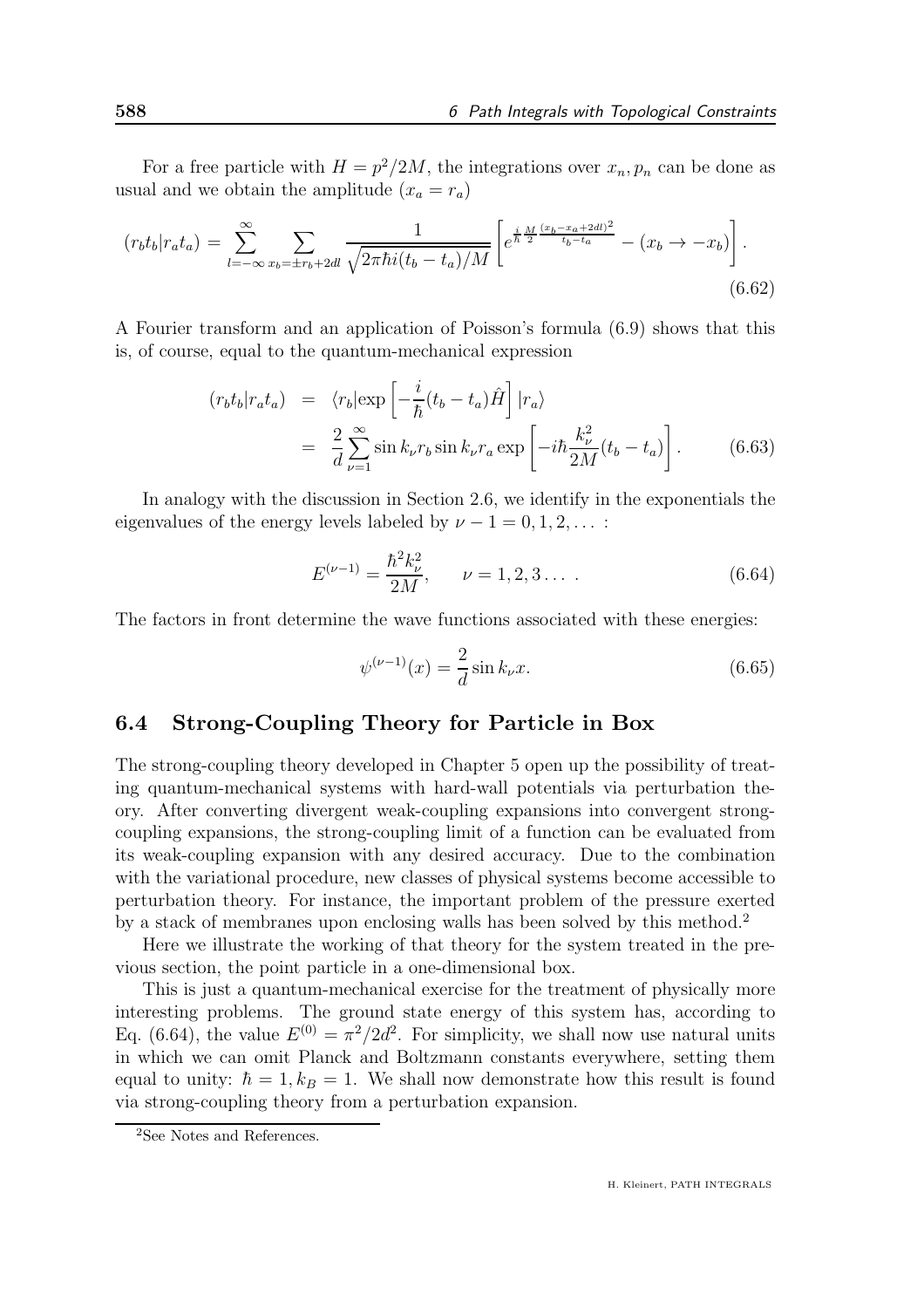#### 6.4.1 Partition Function

The discussion becomes simplest by considering the quantum statistical partition function of the particle. It is given by the Euclidean path integral (always in natural units)

$$
Z = \int \mathcal{D}u(\tau)e^{\frac{1}{2}\int_0^{\hbar \beta} d\tau (\partial u)^2},\tag{6.66}
$$

where the shifted particle coordinate  $u(\tau) \equiv x(\tau) - d/2$  is restricted to the symmetric interval  $-d/2 < u(\tau) < d/2$ . Since such a hard-wall restriction is hard to treat analytically in (6.66), we make the hard-walls soft by adding to the Euclidean action  $E$  in the exponent of  $(6.66)$  a potential term diverging near the walls. Thus we consider the auxiliary Euclidean action

$$
\mathcal{A}_{\mathbf{e}} = \frac{1}{2} \int_0^{\hbar \beta} d\tau \left\{ [\partial u(\tau)]^2 + V(u(\tau)) \right\},\tag{6.67}
$$

where  $V(u)$  is given by

$$
V(u) = \frac{\omega^2}{2} \left( \frac{d}{\pi} \tan \frac{\pi u}{d} \right)^2 = \frac{\omega^2}{2} \left( u^2 + \frac{2}{3} g u^4 + \dots \right). \tag{6.68}
$$

On the right-hand side we have introduced a parameter  $g \equiv \pi^2/d^2$ .

#### 6.4.2 Perturbation Expansion

The expansion of the potential in powers of  $g$  can now be treated perturbatively, leading to an expansion of Z around the harmonic part of the partition function. In this, the integrations over  $u(\tau)$  run over the entire u-axis, and can be integrated out as described in Section 2.15. The result is [see Eq. (2.489)]

$$
Z_{\omega} = e^{-(1/2)\text{Tr}\log(\partial^2 + \omega^2)}.
$$
\n(6.69)

For  $\beta \to \infty$ , the exponent gives a free energy density  $F = -\beta^{-1} \log Z$  equal to the ground state energy of the harmonic oscillator

$$
F_{\omega} = \frac{\omega}{2}.\tag{6.70}
$$

The treatment of the interaction terms can be organized in powers of  $q$ , and give rise to an expansion of the free energy with the generic form

$$
F = F_{\omega} + \omega \sum_{k=1}^{\infty} a_k \left(\frac{g}{\omega}\right)^k.
$$
 (6.71)

The calculation of the coefficients  $a_k$  in this expansion proceeds as follows. First we expand the potential in (6.67) to identify the power series for the interaction energy

$$
\mathcal{A}_{e}^{\text{int}} = \frac{\omega^{2}}{2} \int d\tau \left( g v_{4} u^{4} + g^{2} v_{6} u^{6} + g^{3} v_{8} u^{8} + \ldots \right)
$$
\n
$$
= \frac{\omega^{2}}{2} \sum_{k=1}^{\infty} \int d\tau \, g^{k} v_{2k+2} [u^{2}(\tau)]^{k+1}, \tag{6.72}
$$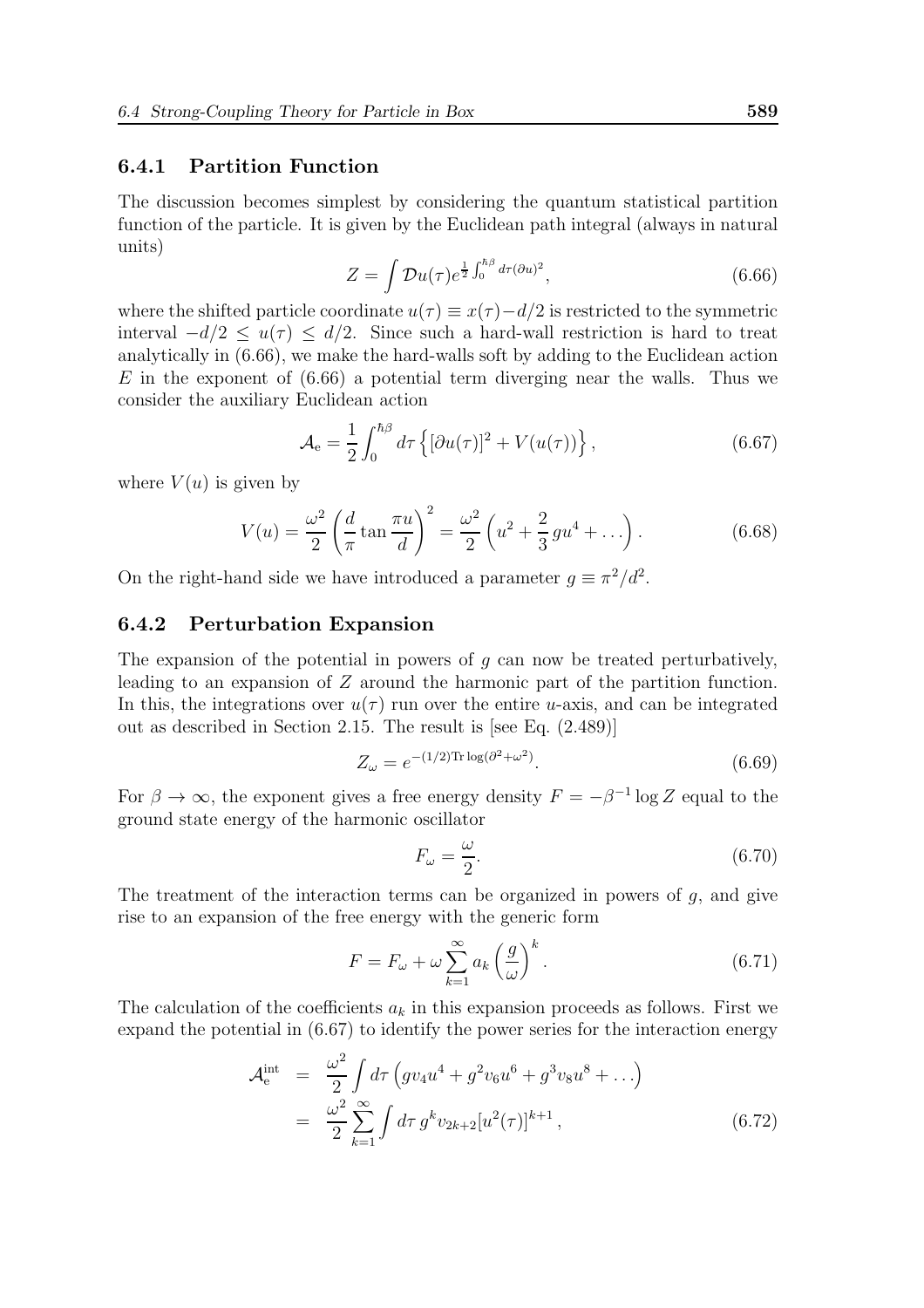with coefficients

$$
v_4 = \frac{2}{3}, v_6 = \frac{17}{45}, v_8 = \frac{62}{315}, v_{10} = \frac{1382}{14175}, v_{12} = \frac{21844}{467775}, v_{14} = \frac{929569}{42567525},
$$
  
\n
$$
v_{16} = \frac{6404582}{638512875}, v_{18} = \frac{443861162}{97692469875}, v_{20} = \frac{18888466084}{9280784638125}, v_{22} = \frac{113927491862}{126109485376875},
$$
  
\n
$$
v_{24} = \frac{58870668456604}{147926426347074375}, v_{26} = \frac{8374643517010684}{48076088562799171875}, v_{28} = \frac{689005380505609448}{9086380738369043484375},
$$
  
\n
$$
v_{30} = \frac{129848163681107301953}{3952575621190533915703125}, v_{32} = \frac{1736640792209901647222}{122529844256906551386796875},
$$
  
\n
$$
v_{34} = \frac{418781231495293038913922}{68739242628124575327993046875}, \dots
$$
  
\n(6.73)

The interaction terms  $\int d\tau \, [u^2(\tau)]^{k+1}$  and their products are expanded according to Wick's rule in Section 3.10 into sums of products of harmonic two-point correlation functions

$$
\langle u(\tau_1)u(\tau_2)\rangle = \int \frac{dk}{2\pi} \frac{e^{ik(\tau_1 - \tau_2)}}{k^2 + \omega^2} = \frac{e^{-\omega|\tau_1 - \tau_2|}}{2\omega}.
$$
 (6.74)

Associated local expectation values are  $\langle u^2 \rangle = 1/2\omega$ , and

$$
\langle u \partial u \rangle = \int \frac{dk}{2\pi} \frac{k}{k^2 + \omega^2} = 0
$$
  

$$
\langle \partial u \partial u \rangle = \int \frac{dk}{2\pi} \frac{k^2}{k^2 + \omega^2} = -\frac{\omega}{2},
$$
 (6.75)

where the last integral is calculated using dimensional regularization in which  $\int dk \, k^{\alpha} = 0$  for all  $\alpha$ . The Wick contractions are organized with the help of the Feynman diagrams as explained in Section 3.20. Only the connected diagrams contribute to the free energy density. The graphical expansion of free energy up to four loops is

$$
F = \frac{\omega}{2} + \left(\frac{\omega^2}{2}\right) \left\{gv_4 3\omega + g^2 v_6 15 \right\} \rightarrow + g^3 v_8 105 \right\}
$$
  

$$
-\frac{1}{2!} \left(\frac{\omega^2}{2}\right)^2 \left\{g^2 v_4^2 \left[72\omega\omega + 24\Theta\right] + g^3 2 v_4 v_6 \left[540 \right\} \rightarrow \infty + 360 \Theta\right) \right\}
$$
  

$$
+\frac{1}{3!} \left(\frac{\omega^2}{2}\right)^3 g^3 v_4^3 \left\{2592\omega\omega + 1728\Theta\right\} + 3456 \Theta\omega + 1728 \Theta \right\}. \quad (6.76)
$$

Note different numbers of loops contribute to the terms of order  $g<sup>n</sup>$ . The calculation of the diagrams in Eq. (6.76) is simplified by the factorization property: If a diagram consists of two subdiagrams touching each other at a single vertex, the associated Feynman integral factorizes into those of the subdiagrams. In each diagram, the last t-integral yields an overall factor  $\beta$ , due to translational invariance along the t-axis, the others produce a factor  $1/\omega$ . Using the explicit expression (6.75) for the lines in the diagrams, we find the following values for the Feynman integrals:

$$
\text{OOO} = \beta \frac{1}{16\omega^5}, \qquad \text{OOO} = \beta \frac{1}{64\omega^8},
$$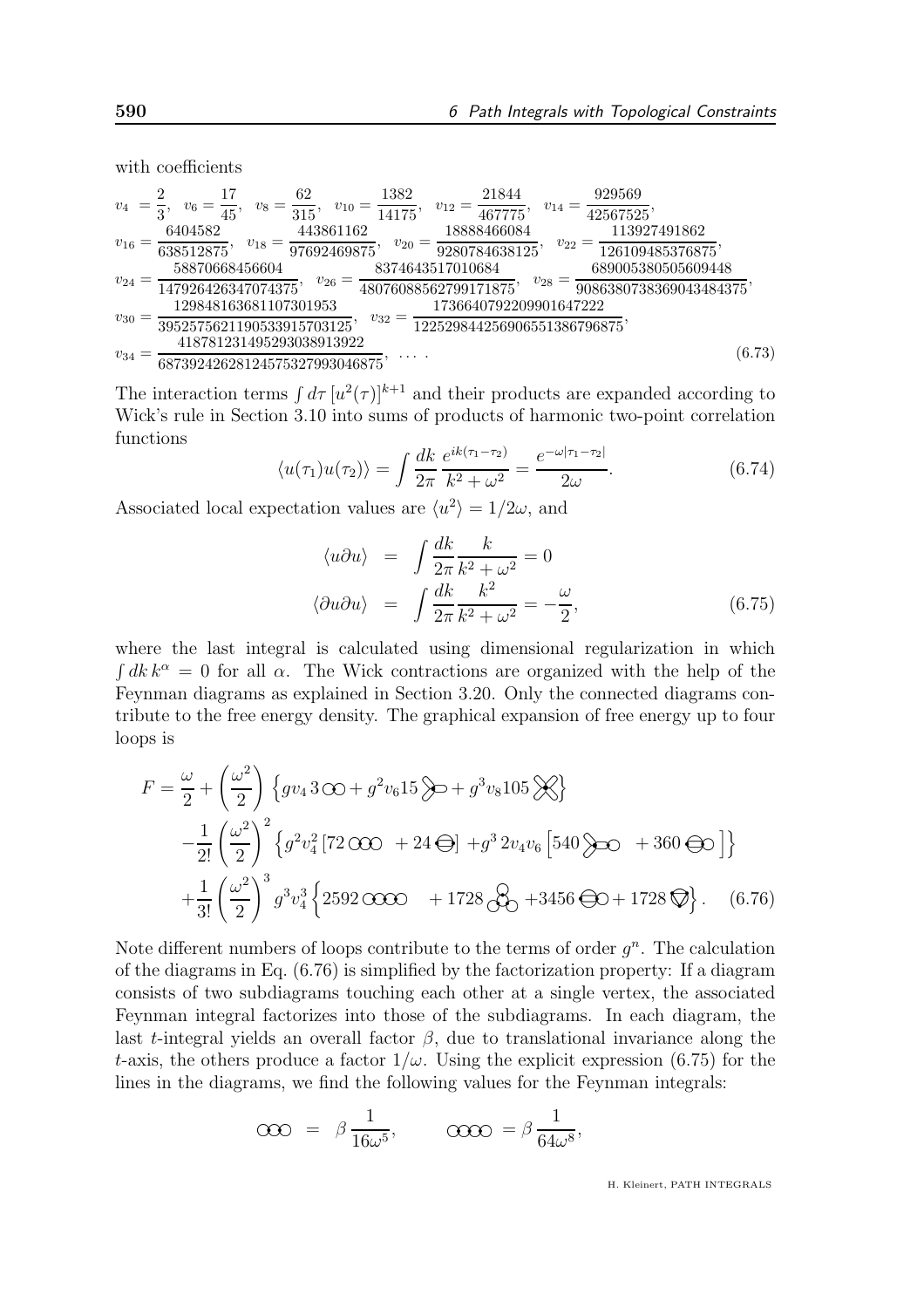$$
\Theta = \beta \frac{1}{32\omega^5}, \qquad \mathcal{S}_0 = \beta \frac{3}{128\omega^8},
$$
  
\n
$$
\mathcal{S}_0 = \beta \frac{1}{32\omega^6}, \qquad \mathcal{S}_0 = \beta \frac{5}{8 \cdot 64\omega^8},
$$
  
\n
$$
\Theta_0 = \beta \frac{1}{32\omega^6}, \qquad \mathcal{S}_0 = \beta \frac{3}{8 \cdot 64\omega^8}.
$$
  
\n(6.77)

Adding all contributions in (6.76), we obtain up to the order  $g^3$ :

$$
F_3 = \omega \left\{ \frac{1}{2} + \frac{3}{8} v_4 \left( \frac{g}{\omega} \right) + \left[ \frac{15}{16} v_6 - \frac{21}{32} v_4^2 \right] \left( \frac{g}{\omega} \right)^2 + \left[ \frac{105}{32} v_8 - \frac{45}{8} v_4 v_6 + \frac{333}{128} v_4^3 \right] \left( \frac{g}{\omega} \right)^3 \right\},\tag{6.78}
$$

which has the generic form (6.71).

We can go to higher orders by extending the Bender-Wu recursion relation (3C.20) for the ground state energy of the quartic anharmonic oscillator as follows:

$$
2p'C_n^{p'} = (p' + 1)(2p' + 1)C_n^{p'} + \frac{1}{2} \sum_{k=1}^n v_{2k+2} C_{n-k}^{p'-k-1} - \sum_{k=1}^{n-1} C_k^1 C_{n-k}^{p'}, \ 1 \le p' \le 2n,
$$
  

$$
C_0^0 = 1, \ C_n^{p'} = 0 \quad (n \ge 1, p' < 1).
$$
 (6.79)

After solving these recursion relations, the coefficients  $a_k$  in (6.71) are given by  $a_k = (-1)^{k+1}C_{k,1}$ . For brevity, we list here the first sixteen expansion coefficients for  $F$ , calculated with the help of MATHEMATICA of REDUCE programs:<sup>3</sup>

$$
a_0 = \frac{1}{2}, a_1 = \frac{1}{4}, a_2 = \frac{1}{16}, a_3 = 0, a_4 = -\frac{1}{256}, a_5 = 0,
$$
  
\n
$$
a_6 = \frac{1}{2048}, a_7 = 0, a_8 = -\frac{5}{65536}, a_9 = 0,
$$
  
\n
$$
a_{10} = \frac{7}{524288}, a_{11} = 0, a_{12} = -\frac{21}{8388608}, a_{13} = 0,
$$
  
\n
$$
a_{14} = \frac{33}{67108864}, a_{15} = 0, a_{16} = -\frac{429}{4294967296}, \dots
$$
\n(6.80)

#### 6.4.3 Variational Strong-Coupling Approximations

We are now ready to calculate successive strong-coupling approximations to the function  $F(q)$ . It will be convenient to remove the expected correct d dependence  $\pi^2/d^2$  from  $F(g)$ , and study the function  $\tilde{F}(\bar{g}) \equiv F(g)/g$  which depends only on the dimensionless reduced coupling constant  $\bar{g} = g/\omega$ . The limit  $\omega \to 0$  corresponds to a strong-coupling limit in the reduced coupling constant  $\bar{q}$ . According to the general theory of variational perturbation theory and its strong-coupling limit in Sections 5.14 and 5.17, the Nth order approximation to the strong-coupling limit of  $\tilde{F}(\bar{g})$ , to be denoted by  $\tilde{F}^*$ , is found by replacing, in the series truncated after the

<sup>&</sup>lt;sup>3</sup>The programs can be downloaded from www.physik.fu-berlin.de/ $\degree$ kleinert/b5/programs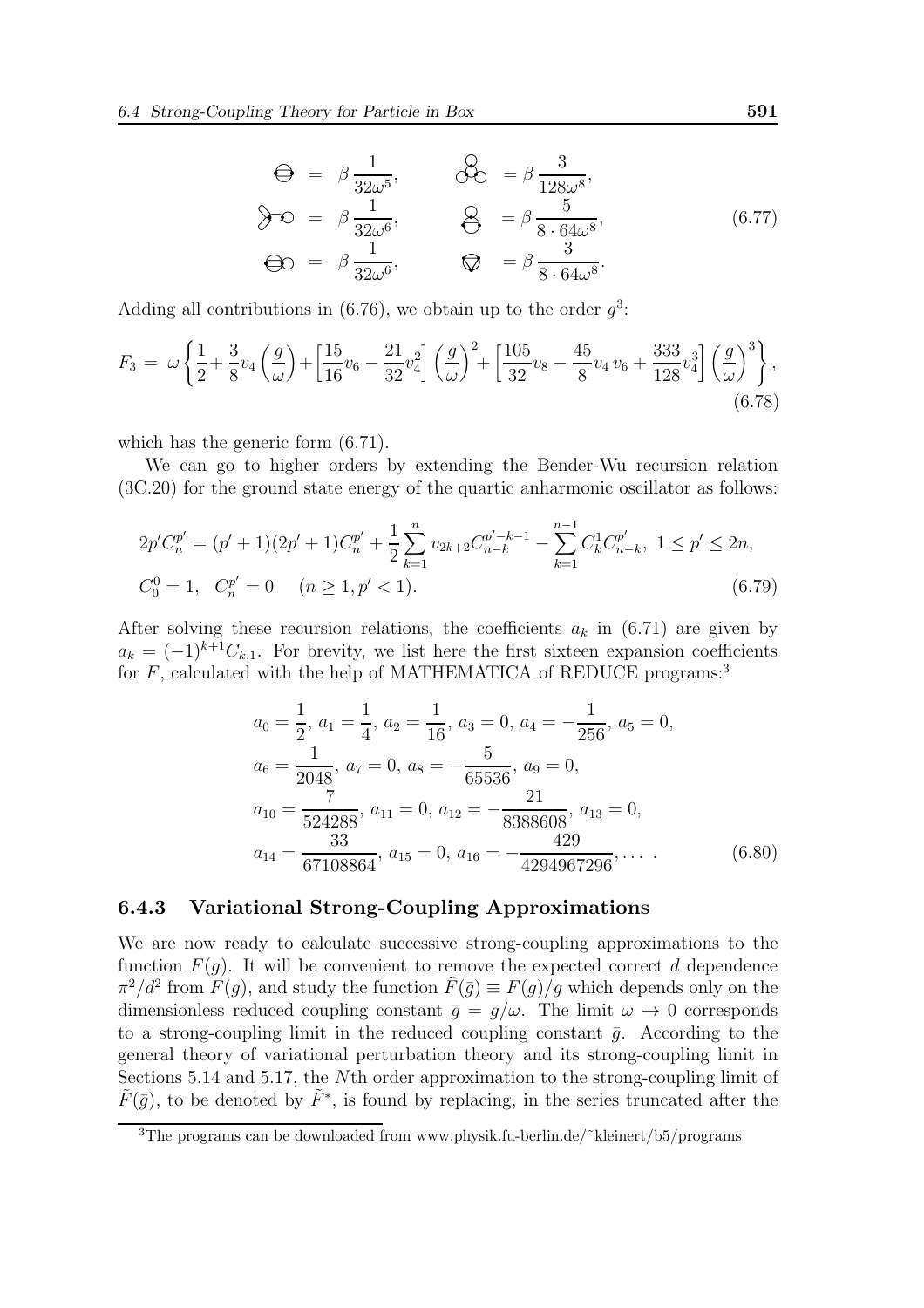Nth term,  $\tilde{F}_N(g/\omega)$ , the frequency  $\omega$  by the identical expression  $\sqrt{\Omega^2 - gr^2/2M}$ , where

$$
r^2 \equiv 2M(\Omega^2 - \omega^2)/g. \tag{6.81}
$$

For a moment, this is treated as an independent variable, whereas  $\Omega$  is a dummy parameter. Then the square root is expanded binomially in powers of  $g$ , and  $\tilde{F}_N(g/\sqrt{\Omega^2 - gr^2/2M})$  is re-expanded up to order  $g^N$ . After that, r is replaced by its proper value. In this way we obtain a function  $\tilde{F}_N(q, \Omega)$  which depends on  $\Omega$ , which thus becomes a variational parameter. The best approximation is obtained by extremizing  $F_N(q, \Omega)$  with respect to  $\omega$ . Setting  $\omega = 0$ , we go to the strong-coupling limit  $g \to \infty$ . There the optimal  $\Omega$  grows proportionally to g, so that  $g/\Omega = c^{-1}$  is finite, and the variational expression  $\tilde{F}_N(g, \Omega)$  becomes a function of  $f_N(c)$ . In this limit, the above re-expansion amounts simply to replacing each power  $\omega^n$  in each expansion terms of  $\tilde{F}_N(\bar{g})$  by the binomial expansion of  $(1-1)^{-n/2}$  truncated after the  $(N - n)$ <sup>th</sup> term, and replacing  $\bar{g}$  by  $c^{-1}$ . The first nine variational functions  $f_N(c)$  are listed in Table 6.1. The functions  $f_N(c)$  are minimized starting from  $f_2(c)$ and searching the minimum of each successive  $f_3(c)$ ,  $f_3(c)$ , ... nearest to the previous one. The functions  $f_N(c)$  together with their minima are plotted in Fig. 6.5. The minima lie at

**Table 6.1** First eight variational functions  $f_N(c)$ .



**Figure 6.5** Variational functions  $f_N(c)$  for particle between walls up to  $N = 16$  are shown together with their minima whose y-coordinates approach rapidly the correct limiting value 1/2.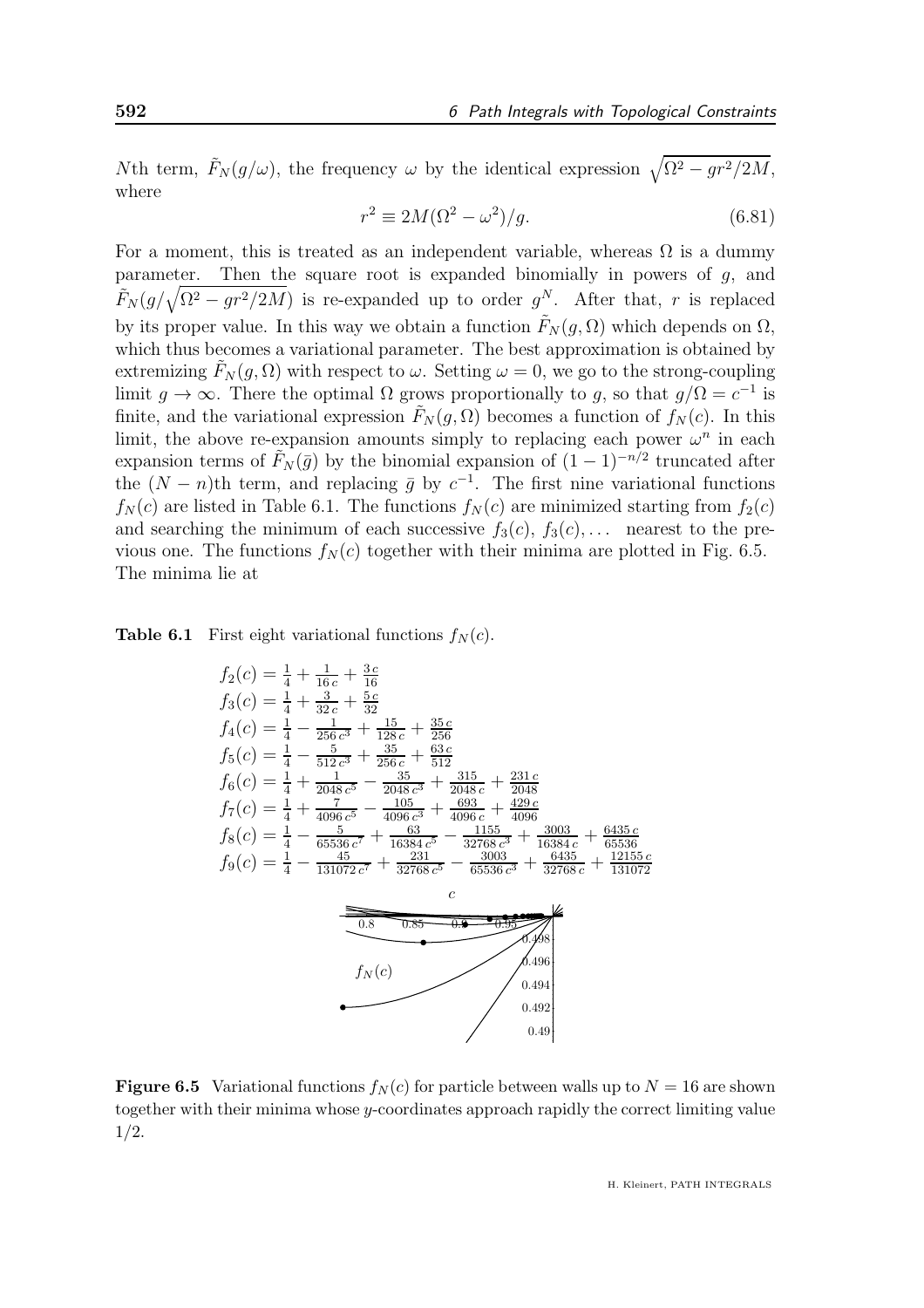$$
(N, f_N^{\min}) = (2, 0.466506), (3, 0.492061), (4, 0.497701),(5, 0.499253), (6, 0.499738), (7, 0.499903),(8, 0.499963), (9, 0.499985), (10, 0.499994),(11, 0.499998), (12, 0.499999), (13, 0.5000),(14, 0.50000), (15, 0.50000), (16, 0.5000). (6.82)
$$

They converge exponentially fast against the known result 1/2, as shown in Fig. 6.6.

#### 6.4.4 Special Properties of Expansion

The alert reader will have noted that the expansion coefficients (6.80) possess two special properties: First, they lack the factorial growth at large orders which would be found for a single power  $[u^2(\tau)]^{k+1}$  of the interaction potential, as mentioned in Eq.(3C.27) and will be proved in Eq. (17.323). The factorial growth is canceled by the specific combination of the different powers in the interaction  $(6.72)$ , making the series  $(6.71)$  convergent inside a certain circle. Still, since this circle has a finite radius (the ratio test shows that it is unity), this convergent series cannot be evaluated in the limit of large  $g$  which we want to do, so that variational strong-coupling theory is not superfluous. However, there is a second remarkable property of the coefficients (6.80): They contain an infinite number of zeros in the sequence of coefficients for each odd number, except for the first one. We may take advantage of this property by separating off the irregular term  $a_1g = g/4 = \pi^2/4d^2$ , setting  $\alpha = g^2/4\omega^2$ , and rewriting  $\tilde{F}(\bar{g})$  as

$$
\tilde{F}(\alpha) = \frac{1}{4} \left[ 1 + \frac{1}{\sqrt{\alpha}} h(\alpha) \right], \quad h(\alpha) \equiv \sum_{n=0}^{N} 2^{2n+1} a_{2n} \alpha^n.
$$
\n(6.83)

Inserting the numbers (6.80), the expansion of  $h(\alpha)$  reads

$$
h(\alpha) = 1 + \frac{\alpha}{2} - \frac{\alpha^2}{8} + \frac{\alpha^3}{16} - \frac{5}{128}\alpha^4 + \frac{7}{256}\alpha^5 - \frac{21}{1024}\alpha^6 + \frac{33}{2048}\alpha^7 - \frac{429}{32768}\alpha^8 + \dots
$$
\n(6.84)

We now realize that this is the binomial power series expansion of  $\sqrt{1+\alpha}$ . Substituting this into (6.83), we find the exact ground state energy for the Euclidean action (6.67)

$$
E^{(0)} = \frac{\pi^2}{4d^2} \left( 1 + \sqrt{1 + \frac{1}{\alpha}} \right) = \frac{\pi^2}{4d^2} \left( 1 + \sqrt{1 + 4\omega^2 \frac{d^4}{\pi^4}} \right).
$$
(6.85)  

$$
\bullet
$$
  
0.499998  
0.499996  
f<sub>N</sub>  
0.499994  
0.499994  
0.499992

Figure 6.6 Exponentially fast convergence of strong-coupling approximations towards exact value.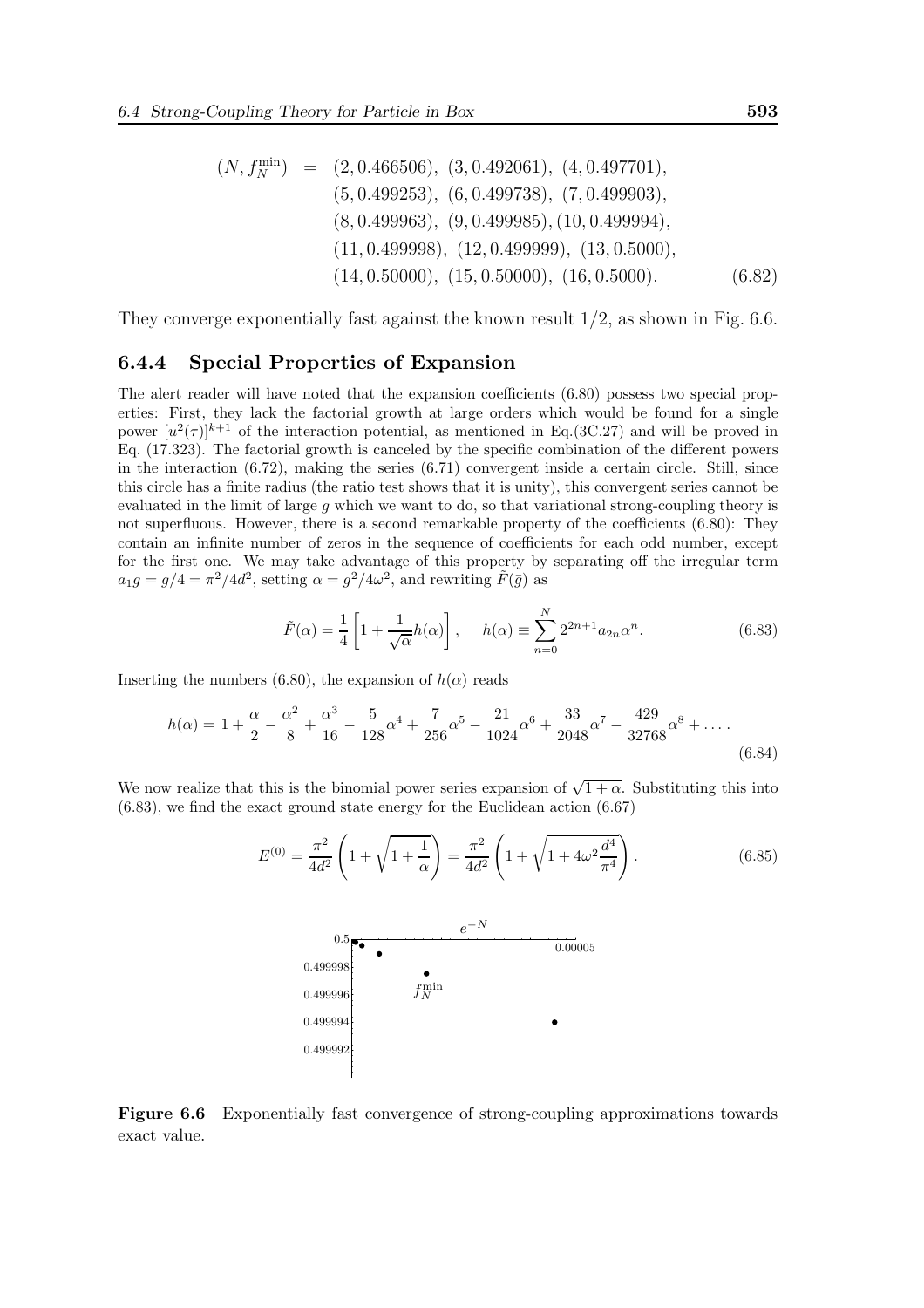Here we can go directly to the strong-coupling limit  $\alpha \to \infty$  to recover the exact ground state energy  $E^{(0)} = \pi^2/2d^2$ .

The energy  $(6.85)$  can of course be obtained directly by solving the Schrödinger equation associated with the potential (6.72),

$$
\frac{1}{2}\left\{-\frac{\partial^2}{\partial x^2} + \left[\frac{\lambda(1-\lambda)}{\cos^2 x} - 1\right]\right\}\psi(x) = \frac{d^2}{\pi^2}E\psi(x),\tag{6.86}
$$

where we have replaced  $u \to dx/\pi$  and set  $\omega^2 d^4/\pi^4 \equiv \lambda(\lambda - 1)$ , so that

$$
\lambda = \frac{1}{2} \left( 1 + \sqrt{1 + 4\omega^2 \frac{d^4}{\pi^4}} \right).
$$
 (6.87)

Equation  $(6.86)$  is of the Pöschl-Teller type [see Subsection 14.4.5], and has the ground state wave function, to be derived in Eq. (14.141),

$$
\psi_0(x) = \text{const} \times \cos^{\lambda} x \,,\tag{6.88}
$$

with the eigenvalue  $\pi^2 E^{(0)}/d^2 = (\lambda^2 - 1)/2$ , which agrees of course with Eq. (6.85).

If we were to apply the variational procedure to the series  $h(\alpha)/\sqrt{\alpha}$  in F of Eq. (6.85), by replacing the factor  $1/\omega^{2n}$  contained in each power  $\alpha^n$  by  $\Omega = \sqrt{\Omega^2 - r\alpha}$  and re-expanding now in powers of  $\alpha$  rather than q, we would find that all approximation  $h_N(c)$  would possess a minimum with unit value, such that the corresponding extremal functions  $f_N(c)$  yield the correct final energy in each order N.

#### 6.4.5 Exponentially Fast Convergence

With the exact result being known, let us calculate the exponential approach of the variational approximations observed in Fig. (6.6). Let us write the exact energy (6.85) as

$$
E^{(0)} = \frac{1}{4}(g + \sqrt{g^2 + 4\omega^2}).
$$
\n(6.89)

After the replacement  $\omega \to \sqrt{\Omega^2 - \rho g}$ , this becomes

$$
E^{(0)} = \frac{\Omega}{4} \left( \hat{g} + \sqrt{\hat{g}^2 - 4\rho \hat{g} + 4} \right),
$$
\n(6.90)

where  $\hat{g} \equiv g/\Omega^2$ . The Nth-order approximant  $f_N(g)$  of  $E^{(0)}$  is obtained by expanding (6.91) in powers of  $\hat{g}$  up to order N,

$$
f_N(g) = \Omega \sum_{0}^{N} h_k(\rho) \hat{g}^k, \qquad (6.91)
$$

and substituting  $\rho$  by  $2Mr^2 = (1 - \hat{\omega}^2)/\hat{g}$  [compare (6.81)], with  $\hat{\omega}^2 \equiv \omega^2/\Omega^2$ . The resulting function of  $\hat{q}$  is then optimized.

It is straightforward to find an integral representation for  $F_N(g)$ . Setting  $r\hat{g} \equiv z$ , we have

$$
F_N = \frac{1}{2\pi i} \oint_{C_0} \frac{dz}{z^{N+1}} \frac{1 - z^{N+1}}{1 - z} f(z),\tag{6.92}
$$

where the contour  $C_0$  refers to small circle around the origin and

$$
F(z) = \frac{\Omega}{4} \left( \frac{z}{r} + \sqrt{\frac{z^2}{r^2} - 4z + 4} \right)
$$
  
=  $\frac{1}{4r} \left( z + \sqrt{(z - z_1)(z - z_2)} \right),$  (6.93)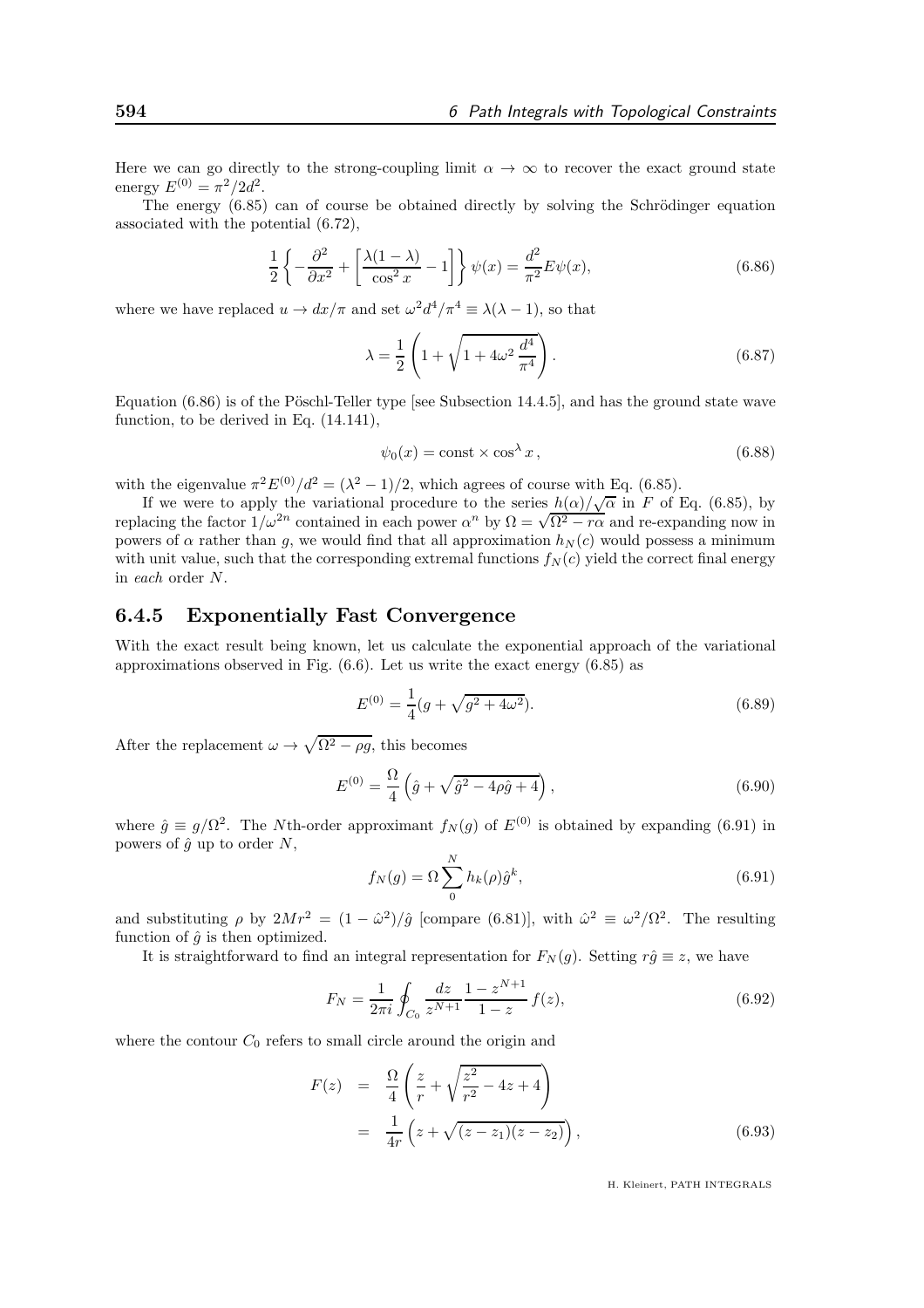with branch points at  $z_{1,2} = 2r^2 \left(1 \pm \sqrt{1-1/r^2}\right)$ . For  $z < 1$ , we rewrite

$$
1 - z^{N+1} = (1 - z)(1 + z + \dots + z^N) = (1 - z)(N + 1)
$$
  
-(1 - z)<sup>2</sup> [N + (N - 1)z + \dots + z<sup>N-1</sup>] (6.94)

and estimate this for  $z \approx 1$  as

$$
1 - z^{N+1} = (1 - z)(N + 1) + \mathcal{O}(|1 - z|^2 N^2). \tag{6.95}
$$

Dividing the approximant (6.92) by  $\Omega$ , and indicating this by a hat, we use (6.94) to write  $\hat{F}_N$  as a sum over the discontinuities across the two branch cuts:

$$
\hat{F}_N = \frac{(N+1)}{2\pi i} \oint_{C_0} \frac{dz \hat{F}(z)}{z^{N+1}} \hat{F}(z) = \frac{(N+1)}{N!} \hat{F}^{(N)}(0)
$$

$$
= (N+1) \sum_{i=1}^2 \int_{z_i}^{\infty} \frac{dz}{z^{N+1}} \hat{F}(z).
$$
(6.96)

The integrals yield a constant plus a product

$$
\Delta \hat{F}_N \approx \frac{(N+1)(N-\frac{3}{2})!}{N!} \frac{1}{(r^2)^N} \frac{1}{(1+r^2)^N},\tag{6.97}
$$

which for large  $N$  can be approximated using Stirling's formula (5.204) by

$$
\Delta \hat{F}_N \approx \frac{A}{(r^2)^N \sqrt{N}} e^{-r^2 N}.\tag{6.98}
$$

In the strong-coupling limit of interest here,  $\hat{\omega}^2 = 0$ , and  $r = 1/\hat{g} = \Omega/g = c$ . In Fig. 6.5 we see that the optimal c-values tend to unity for  $N \to \infty$ , so that  $\Delta \hat{f}_N$  goes to zero like  $e^{-N}$ , as observed in Fig. 6.6.

# Notes and References

There exists a large body of literature on this subject, for example

L.S. Schulman, J. Math. Phys. 12, 304 (1971);

M.G.G. Laidlaw and C. DeWitt-Morette, Phys. Rev. D 3, 1375 (1971);

J.S. Dowker, J. Phys. A 5, 936 (1972);

P.A. Horvathy, Phys. Lett. A 76, 11 (1980) and in Differential Geometric Methods in Math. Phys., Lecture Notes in Mathematics 905, Springer, Berlin, 1982;

J.J. Leinaas and J. Myrheim, Nuovo Cimento 37, 1, (1977).

The latter paper is reprinted in the textbook

F. Wilczek, Fractional Statistics and Anyon Superconductivity, World Scientific, 1990. See further

P.A. Horvathy, G. Morandi, and E.C.G. Sudarshan, Nuovo Cimento D 11, 201 (1989), and the textbook

L.S. Schulman, Techniques and Applications of Path Integration, Wiley, New York, 1981.

It is possible to account for the presence of hard walls using infinitely high  $\delta$ -functions:

C. Grosche, Phys. Rev. Lett. 71, 1 (1993); Ann. Phys. 2, 557 (1993); (hep-th/9308081); (hepth/9308082); (hep-th/9402110);

M.J. Goovaerts, A. Babcenco, and J.T. Devreese, J. Math. Phys. 14, 554 (1973);

C. Grosche, J. Phys. A Math. Gen. 17, 375 (1984).